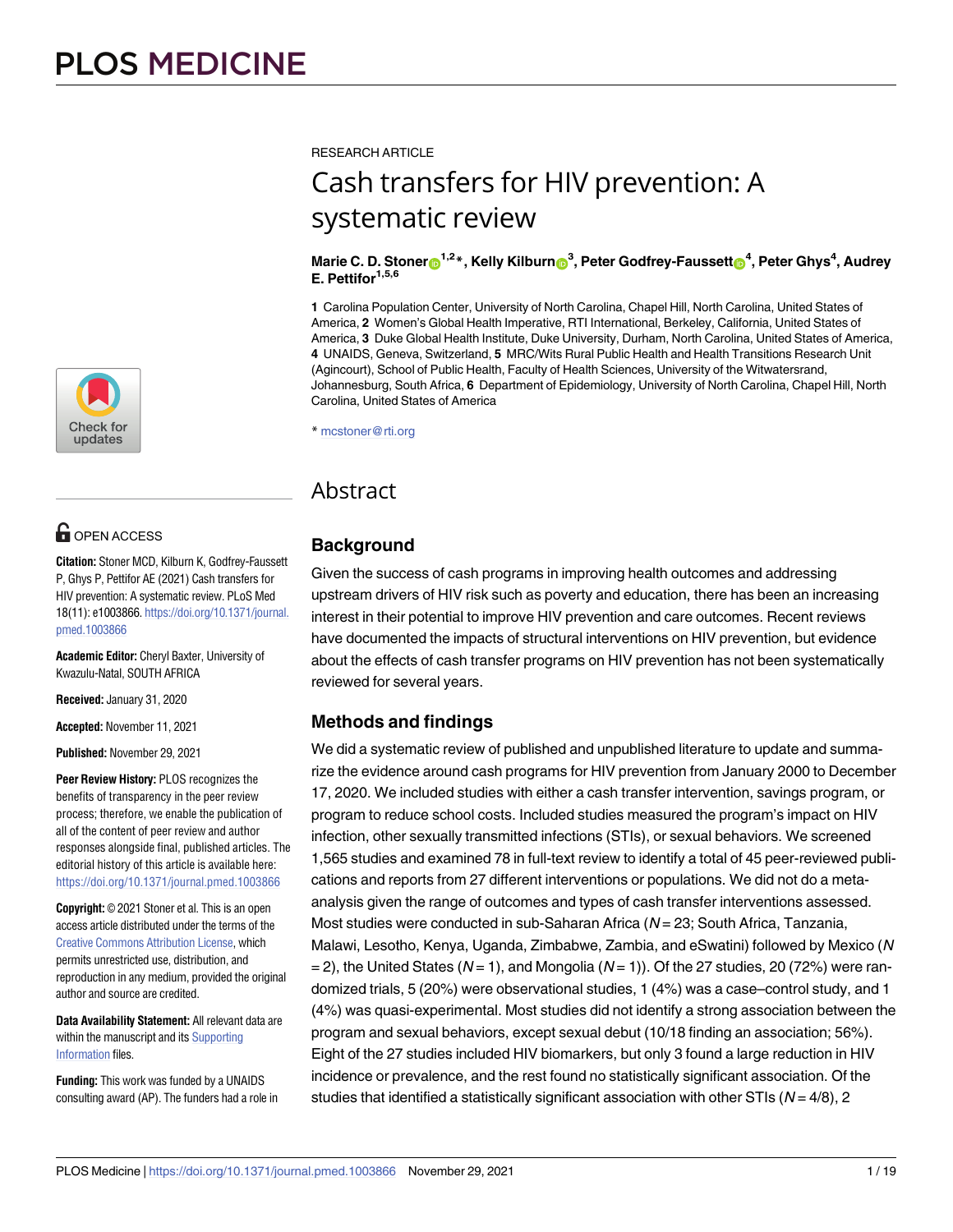study design, decision to publish, and preparation of the manuscript.

**Competing interests:** The authors have declared that no competing interests exist.

**Abbreviations:** AOR, adjusted odds ratio; CCT, conditional cash transfer; CI, confidence interval; HSV-2, herpes simplex virus type 2; IRR, incidence rate ratio; MSM, men who have sex with men; OR, odds ratio; OVC, orphans and vulnerable children; PRISMA, Preferred Reporting Items for Systematic Reviews and Meta-Analysis; RR, risk ratio; SE, standard error; STD, sexually transmitted disease; STI, sexually transmitted infection; UCT, unconditional cash transfer.

involved incentives for staying free of the STI, and the other 2 were cash transfer programs for adolescent girls that had conditionalities related to secondary schooling. Study limitations include the small number of studies in key populations and examining interventions to reduce school costs and matched saving programs.

### **Conclusions**

The evidence base for large-scale impacts of cash transfers reducing HIV risk is limited; however, government social protection cash transfer programs and programs that incentivize school attendance among adolescent girls and young women show the greatest promise for HIV prevention.

#### Author summary

## **Why was this study done?**

- Cash transfers have become a widely used policy strategy to achieve social protection and development goals in a number of different domains.
- Recent reviews have documented the impacts of cash transfer interventions on HIV prevention outcomes, but many studies have been done recently and have not yet been captured in these reviews.

#### **What did the researchers do and find?**

- To update the current evidence related to cash transfers for HIV prevention, we did a systematic review of quantitative studies of cash transfer interventions, interventions to reduce school costs, and matched savings programs extending from January 2000 to December 2020.
- Impacts on HIV infection were mixed. Only 3 of the 8 studies that included HIV biomarkers found a reduction in HIV incidence or prevalence.
- Four of 8 studies that included other sexually transmitted infections (STIs) found a statistically significant association, and all 4 of these studies included conditionalities based on testing STI negative or secondary schooling.
- A total of 10/18 (56%) interventions identified a statistically significant reduction on delaying sexual debut, in most cases only for girls and not for boys.

### **What do these findings mean?**

- Overall, we find that most evidence to date is limited in demonstrating that cash transfers can reduce HIV infection or have broad reaching impacts on risky sexual behaviors.
- Social protection cash transfer programs provided to poor or vulnerable households and cash transfers conditional on school attendance were more likely to lead to delays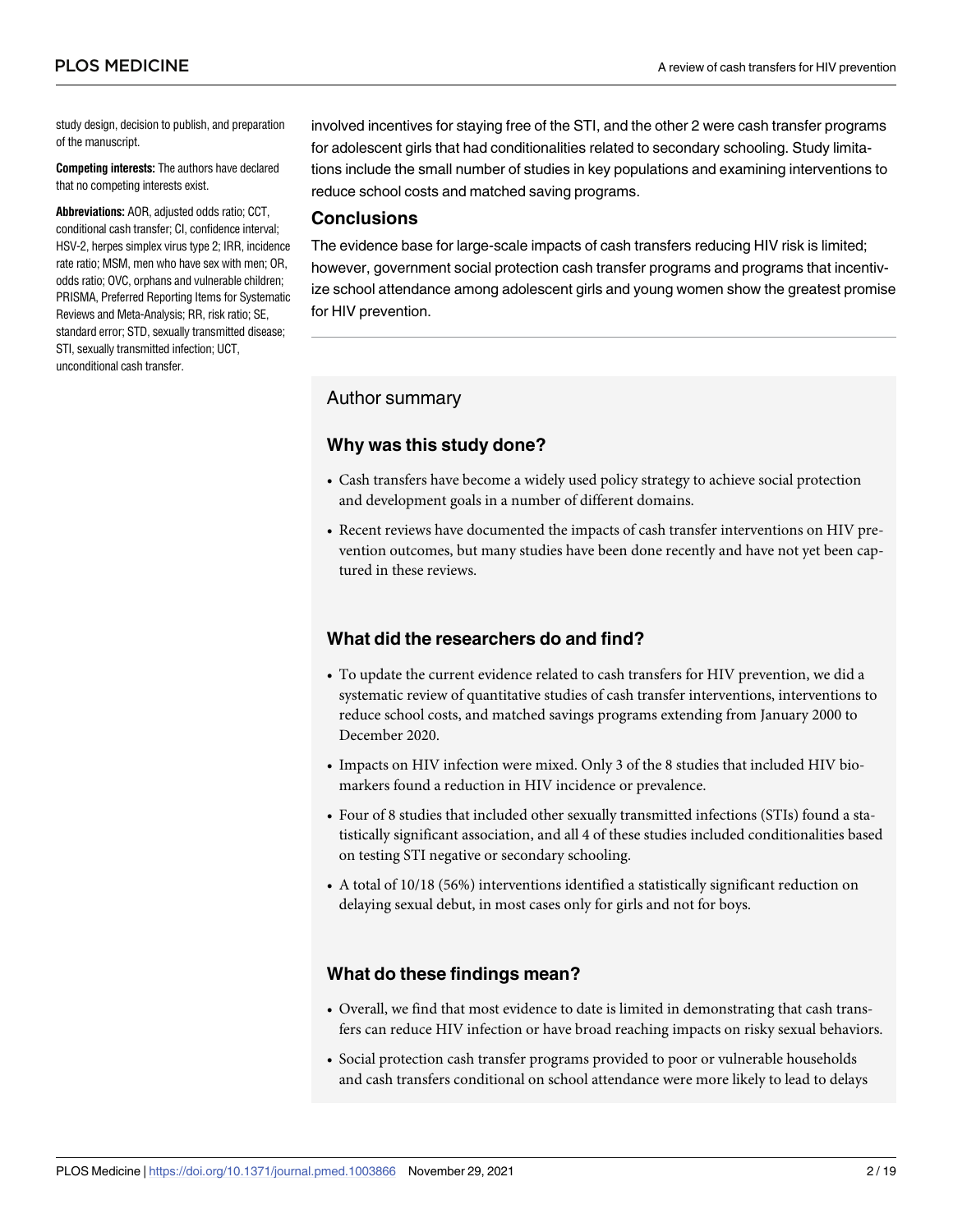<span id="page-2-0"></span>in sexual activity among adolescents generally and reductions in risky sex among adolescent girls, at least while the programs were ongoing.

• Further research is needed to understand the impact of cash transfer among key populations and when combined with other HIV prevention interventions.

# **Introduction**

Globally, cash transfers have become one of the most popular policy strategies to achieve social protection and development goals in a number of different domains. Programs that provide noncontributory cash payments now reach over 1 billion people across more than 130 countries [[1\]](#page-14-0). Evidence from these programs consistently points to their positive impacts on monetary poverty, education, health and nutrition, productivity and employment, and empowerment [[1\]](#page-14-0). Alongside large, national programs, there are a range of other initiatives and interventions that have utilized cash payments to achieve specific outcomes, many of them either education or health based. Given the success of cash programs in improving health outcomes and addressing upstream drivers of HIV risk such as poverty and education, there has been an increasing interest in their potential to improve HIV prevention and care outcomes.

#### **Background on cash transfer interventions**

In this review, we focus on several models of cash transfers that have been used to prevent HIV including cash transfer programs (government programs and stand-alone/research studies), interventions to reduce school costs (scholarship, school uniform, or school fee), and matched savings programs. Cash transfer programs mainly fall into 2 categories: (1) cash payments to poor families with the aim of poverty alleviation and social protection; and (2) cash payments as incentives for behavior change [\[2](#page-14-0)]. The first group of programs is based on the theory that cash payments can be used to improve underlying structural factors related to HIV risk. National government run cash transfer programs fall into the first category because they are designed to transfer cash to poor households with the goal of helping families meet their basic needs such as food consumption, housing, and healthcare. The second type of cash transfer scheme is based on the theory that cash can be used as an incentive to promote behavior change. These programs use cash transfers as incentives for individuals to engage in protective behaviors or remaining HIV or STI negative [[2,3\]](#page-14-0).

Cash transfer programs can have unconditional or conditional designs. Unconditional cash transfers (UCTs) provide cash assistance to individuals or households without any obligations and therefore seek to encourage behaviors through a change in income resulting in changes in the demand for services. Conditional cash transfers (CCTs), on the other hand, explicitly condition the receipt of cash payments on certain behaviors that are deemed beneficial such as school attendance or healthcare utilization and track compliance. Incentive-based interventions are designed to reduce risk by providing immediate benefits for avoiding high-risk behaviors [\[2,3\]](#page-14-0). For example, individuals at risk of HIV must balance immediate benefits of risky sex with the long-term costs of possible HIV infection. Cash incentives are designed to provide a "nudge" to avoid immediate gratification of certain behaviors by providing an incentive to not engage in those high-risk behaviors [[3,4\]](#page-14-0).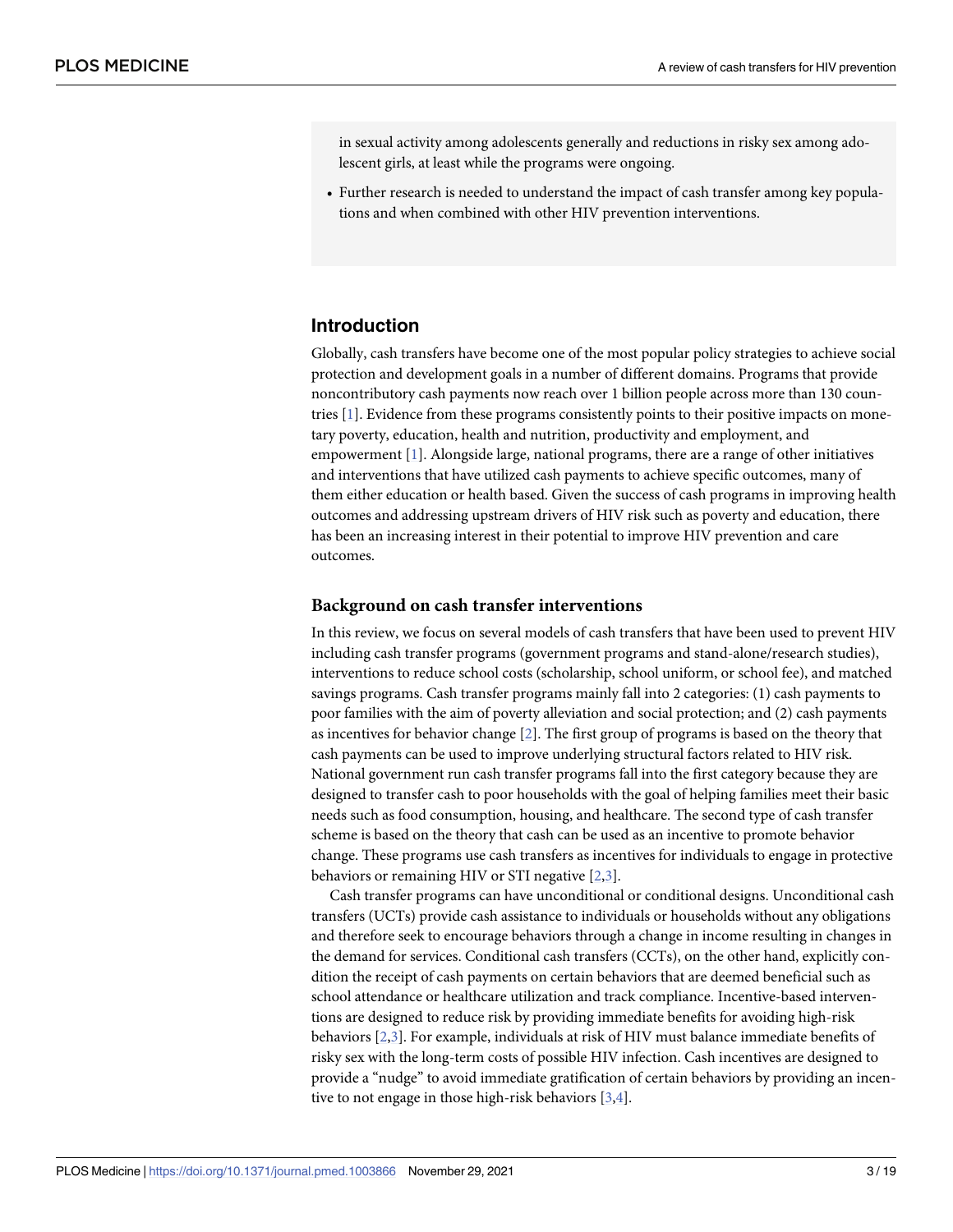#### <span id="page-3-0"></span>**Current evidence on cash transfers for HIV prevention**

Recent reviews have documented the impacts of cash transfer interventions on HIV prevention for young women [[5\]](#page-14-0) and household economic strengthening for HIV outcomes [[6\]](#page-14-0). Evidence from previous reviews suggest that some of the strongest impacts of cash transfers are on health and schooling outcomes for the poor. The largest systematic review of cash transfer programs to date finds that across countries, cash transfers increase the consumption of diverse foods, improve the use of health services, and increase school attendance [[1](#page-14-0)]. Additionally, evidence indicates that cash transfers can reduce anxiety and stress, improve self-esteem and hope for the future, and reduce early marriage and pregnancy in adolescents [[7](#page-14-0)]. A recent review of conditional incentive interventions found that in the short term, these interventions can increase HIV testing rates, increase voluntary male circumcision, and improve other HIV prevention and treatment outcomes in certain settings, but results are not maintained after the study ends [\[8\]](#page-14-0).

The aim of this review was to update the current evidence related to cash transfers for HIV prevention. Here, we use reviews, published, and unpublished literature to summarize the evidence around cash transfers and payments for HIV prevention behaviors. We reviewed quantitative studies of cash transfer interventions, interventions to reduce school costs, and matched savings programs examining HIV infection and sexual behavior outcomes in any population.

### **Methods**

This systematic review was conducted utilizing the standard protocol for Preferred Reporting Items for Systematic Reviews and Meta-Analysis (PRISMA; PRISMA checklist is available in S1 PRISMA [Checklist\)](#page-13-0) [[9](#page-14-0)]. We included quantitative studies of cash transfer interventions, interventions to reduce school costs, and matched savings programs extending from January 2000 to December 2020. Searches were done on July 25, 2019, and December 17, 2020. We categorized cash transfer interventions as either government social protection programs, individual incentive-based cash transfer programs, or individual structural cash transfer programs to alleviate poverty. We reviewed peer-reviewed literature, gray literature (e.g., reports, working paper, etc.), and ongoing studies where data were available.

We first employed a systematic literature review to find all published studies that met our review criteria and were in English. We did another search on October 26, 2021 to update our systematic review to also include articles not in English from the same period of January 2000 to December 2020. Studies that met inclusion criteria were those that (1) analyzed either cash transfer programs, savings program, or programs to reduce school costs; and (2) reported impacts on HIV and HIV prevention–related sexual behavior outcomes. The outcomes of interest were HIV infection (incidence and prevalence), other sexually transmitted infections (STIs) (all infections; incident or prevalent), condom use, sexual debut, number of partners, transactional sex, older partners, and other behavioral outcomes related to these sexual behaviors such as combined behavioral risk scores. Our search criteria included cash transfer, cash incentive, financial incentive, cash reward, monetary reward, contingency management, savings, scholarship, school uniform, school fee, or uniform costs and HIV, sexually transmitted disease (STD), STI, condom use, sexual debut, number of partners, sexual partners, transactional sex, older partner, or sexual behavior (see S1 [Text](#page-13-0) for full search terms for each database). We searched the databases PsycINFO, EconLit, PubMed, and Web of Science. We did not do a meta-analysis because the group of studies assessed was not sufficiently homogenous; the studies have both a large variety of outcomes and various types of cash transfer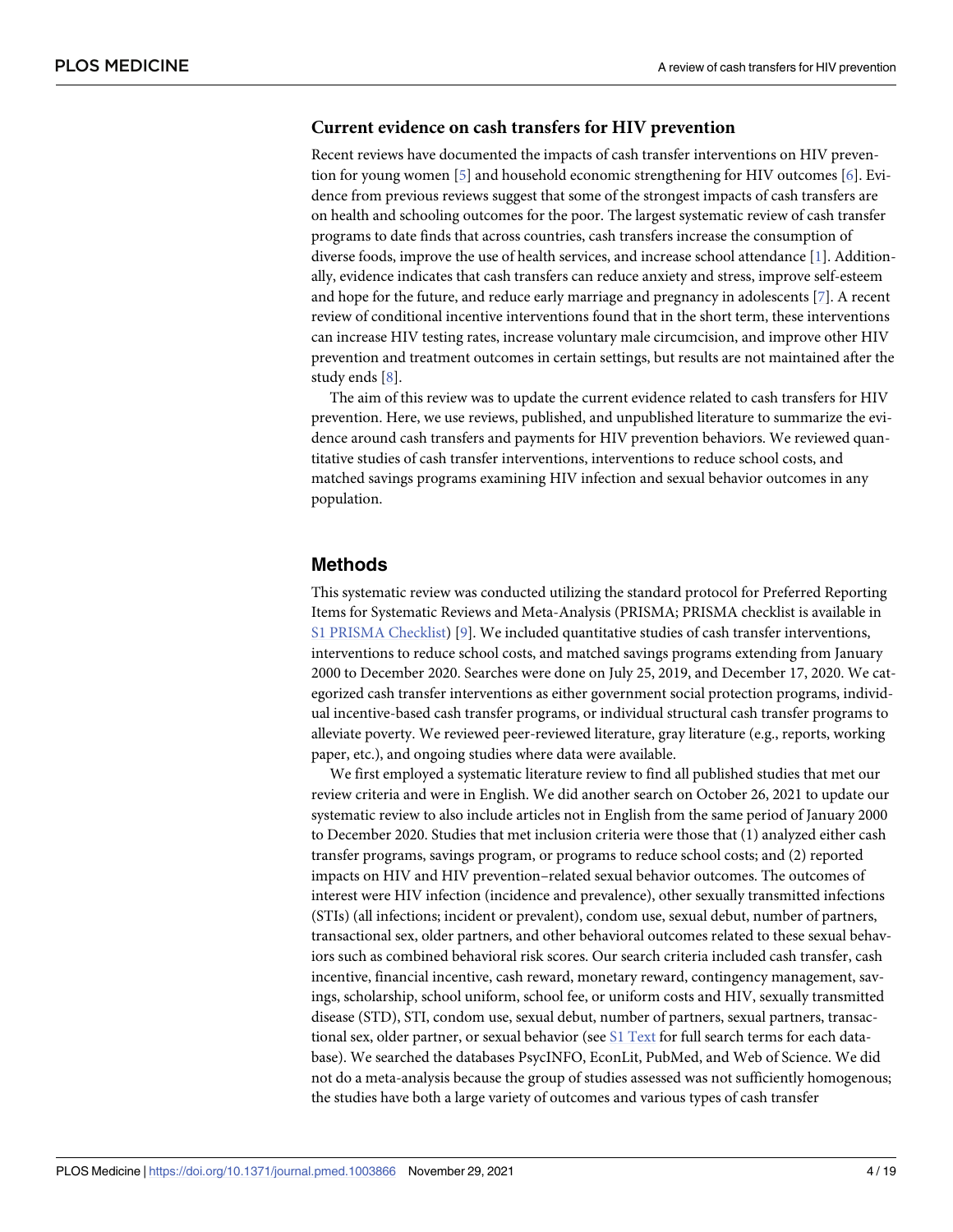<span id="page-4-0"></span>interventions assessed. The study protocol was prepared on February 4, 2019 for UNAIDS but was not registered in any publicly accessible database (S2 [Text\)](#page-14-0).

Abstracts were imported from each database and combined into Covidence online software. Two reviewers (MCDS and KK) screened the abstracts independently and then examined the full text of articles that met the criteria or were flagged by the software as discrepancies between reviewers. Discrepancies were reviewed again by the 2 reviewers to come to a joint decision. Inclusion was based on agreement between the 2 reviewers. We identified additional studies in the gray literature by contacting experts in the field and from other systematic reviews or commentaries on the topic. One of the reviewers (MCDS) extracted information from all included studies including the study population, timeline, location, type of intervention, research design, conditionalities, and effect sizes with confidence intervals (CIs) or standard errors (SEs) and significance for each of the relevant outcomes reported ([S1](#page-13-0) [Table](#page-13-0)). We did not restrict studies by type of estimate that was reported (e.g., odds ratio (OR)). We assessed study quality by examining the strength of the research design and sample size.

# **Results**

A total of 1,642 records were imported through the database search, and 8 additional studies were added from the gray literature [\(Fig](#page-5-0) 1). Of these studies, 1,607 were screened and 1,484 records were excluded. In the full-text review, 78 studies were included, and 33 were excluded that did not meet inclusion criteria. We identified a total of 45 peer-reviewed publications and reports from 27 different interventions or populations [\(Table](#page-6-0) 1) [\[10](#page-15-0)[–55\]](#page-17-0). Most studies were conducted in sub-Saharan Africa (*N* = 23; South Africa, Tanzania, Malawi, Lesotho, Kenya, Uganda, Zimbabwe, Zambia, and eSwatini) followed by Mexico (*N* = 2), the US (*N* = 1), and Mongolia (*N* = 1)). Of the 27 studies, 20 (74%) were randomized trials, *N* (18%) were observational studies, 1 (4%) was a case–control study, and 1 (4%) was quasi-experimental. Most interventions assessed sexual behavior outcomes in adolescent populations (*N* = 15; 3 among girls only), followed by orphans and vulnerable children (OVC)  $(N = 5)$ , both adolescents and adults ( $N = 2$ ), adults only ( $N = 1$ ), men who sell sex ( $N = 1$ ), and women who sell sex ( $N = 1$ ). Of the studies among adolescents, most studies (8 of 14) involved a government cash transfer to the household. We identified 12 ongoing studies (S2 [Table\)](#page-13-0).

A total of 21 studies included a cash transfer intervention (33 publications or reports) [\(Table](#page-6-0) 1). Three studies (4 publications or reports) assessed a matched savings program. Three interventions (8 publications or reports) assessed interventions to reduce school costs. Of these 21 cash transfer interventions, 9 studies assessed the impact of household grants from the government, 4 were incentive-based programs, and 8 were individual cash transfers for poverty alleviation. Government cash transfer programs/grants were assessed in Kenya, Zambia, Malawi, Tanzania, Zimbabwe, and in South Africa where 4 studies assessed different programs (child support grant or foster grant (*N* = 1); child support grant alone (*N* = 2); and oldage pension  $(N = 1)$ ).

#### **HIV outcomes**

Eight studies examined HIV incidence of prevalence as an outcome, and results were mixed [\(Table](#page-8-0) 2; S1 [Table\)](#page-13-0). Three of the 5 cash transfer studies that assessed HIV infection found a significant reduction; a cash transfer intervention provided to young women aged 13 to 22 years, and their families, to stay in school in Malawi found a reduction in HIV prevalence (adjusted odds ratio [AOR] 0.36; 95% CI: 0.14, 0.91 [\[10\]](#page-15-0)), and a lottery intervention for adults who tested STI negative in Lesotho found a reduction in HIV incidence by 2.5 percentage points (95% CI: 0.0%, 5.0%, *p* = 0.046) and HIV prevalence by 3.4 percentage points (95% CI: 0.0%, 5.9%;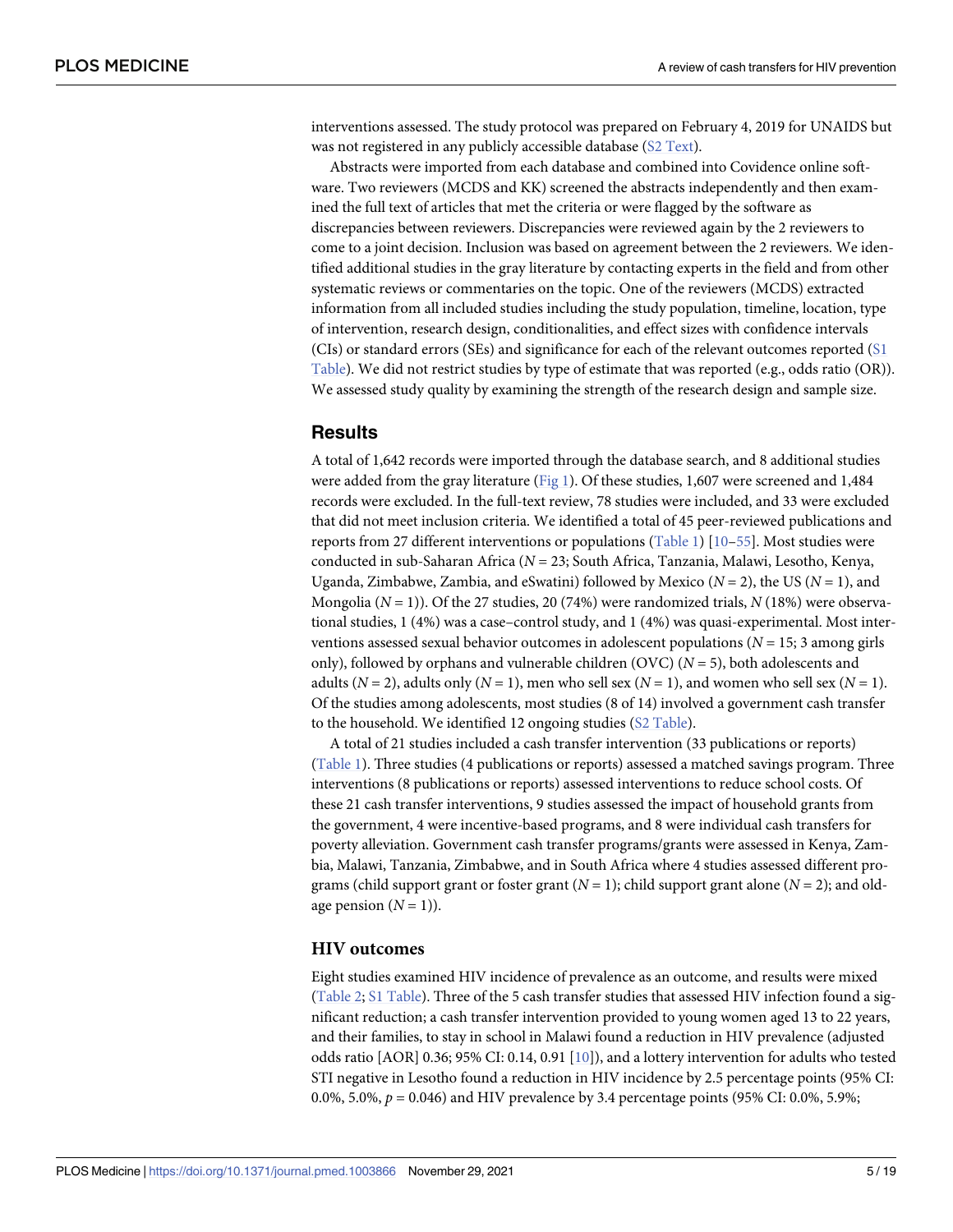<span id="page-5-0"></span>

\*Includes English and non-English articles

\*\*Studies were excluded that 1) did not include either cash transfer programs, savings program, or programs to reduce school costs, 2) did not include measures of HIV, other STIs, or sexual behaviors, 3) were qualitative studies, or, 4) were reviews or conference abstracts.

[Fig](#page-4-0) 1. PRISMA flowchart for inclusion and exclusion criteria. PRISMA, Preferred Reporting Items for Systematic Reviews and Meta-Analysis; STI, sexually transmitted infection.

<https://doi.org/10.1371/journal.pmed.1003866.g001>

 $p = 0.044$ ) [\[33\]](#page-16-0). An intervention for adolescent girls combining incentives to enroll and attend school with a lottery conditional on being STI negative in eSwatini reduced HIV incidence among girls getting educational incentives (OR 0.77; 95% CI 0.60 to 0.98) and with the STI lottery alone (OR 0.83 95% CI 0.65 to 1.07,[\[19,](#page-15-0)[56](#page-17-0)]), although the lottery alone was not significant. Conversely, 2 other cash transfer studies did not reduce HIV incidence: one study examining the effect of a cash transfer conditional on school attendance among adolescent girls in South Africa (AOR 1 $\cdot$ 17; 95% CI: 0 $\cdot$ 80 to 1 $\cdot$ 72;  $p = 0.42$ ) [[37](#page-16-0)] and another examining an incentive conditional on testing HIV negative (β = 0.001, robust SE, 0.005) [\[29\]](#page-16-0). One study that examined a cash transfer that had various school-based conditionalities did not report the impact on HIV incidence in boys and girls in South Africa due to low HIV incidence (*N* = 75) [[28](#page-16-0)]. Two studies that evaluated programs to reduce school costs for adolescent orphans in Kenya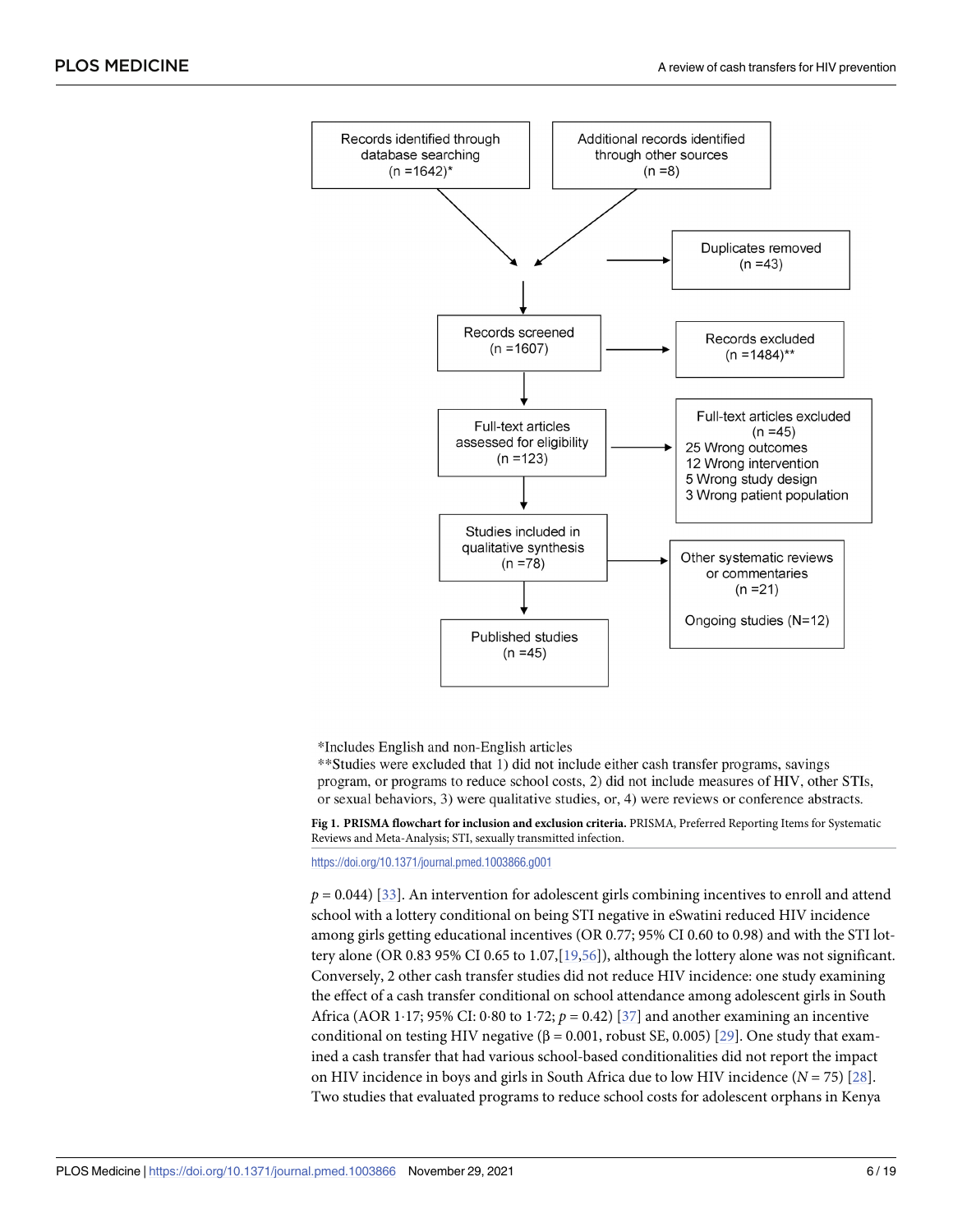| $\#$             | <b>Citation</b>                                                                  | Target<br>population      | Location        | Population: Age and<br>sex                                            | Category                                                          | Sample size<br>Study design            |                                  | <b>Timeline</b>                  |
|------------------|----------------------------------------------------------------------------------|---------------------------|-----------------|-----------------------------------------------------------------------|-------------------------------------------------------------------|----------------------------------------|----------------------------------|----------------------------------|
| 1                | Handa 2014; Rosenberg<br>2014; Handa 2017                                        | OVC: HH                   | Kenya           | Females and males:<br>age 15 to 25                                    | Government cash transfer<br>(UCT)                                 | 2,210 HH;<br>1,429 youth               | Cluster RCT                      | 2007 to<br>2011                  |
| $\boldsymbol{2}$ | Cluver 2013; Cluver<br>2014; Cluver 2017                                         | Adolescents:<br>HH        | South<br>Africa | Females and males;<br>age 12 to 18                                    | Government cash transfer<br>(UCT)                                 | 2,688                                  | Case control                     | 2009 to<br>2012                  |
| 3                | Heinrich 2017                                                                    | Adolescents:<br>ΗH        | South<br>Africa | Females and males;<br>age 15 to 17                                    | Government cash transfer<br>(UCT)                                 | 1,531                                  | Observational                    | 2010 to<br>2011                  |
| 4                | Siaplay 2012                                                                     | Adolescents:<br>HH        | South<br>Africa | Females and males:<br>ages 14 to 26                                   | Government cash transfer<br>(UCT)                                 | 3,307                                  | Observational                    | 2002 to<br>2006                  |
| 5                | AIR 2015                                                                         | Adolescents:<br>HН        | Zambia          | Households with<br>OVC; Females and<br>males; 13 to 17 at<br>baseline | Government cash transfer<br>(UCT)                                 | 3,077 HH                               | <b>RCT</b>                       | 2011 to<br>2014                  |
| 6                | Malawi Social Cash<br><b>Transfer Program</b><br>Evaluation Team 2016            | Adolescents:<br>HН        | Malawi          | Females and males;<br>13 to 19                                        | Government cash transfer<br>(UCT)                                 | 3,521 HH;<br>2,325 youth at<br>endline | <b>RCT</b>                       | 2013 to<br>2015                  |
| 7                | UNICEF 2018                                                                      | Adolescents:<br>HН        | Tanzania        | Females and males;<br>14 and 28 years at<br>baseline                  | Government cash transfer<br>(UCT)                                 | 1,397 youth                            | Cluster RCT                      | 2015 to<br>2017                  |
| 8                | DSD, SASSA, and<br>UNICEF 2012                                                   | Adolescents:<br>HH        | South<br>Africa | Females and males;<br>15 to 17 year olds                              | Government cash transfer<br>(UCT)                                 | 1,231<br>adolescents                   | Observational                    | 2010                             |
| 9                | Zimbabwe Harmonised<br>Social Cash Transfer<br>Evaluation Team 2018;<br>AIR 2014 | Adolescents:<br>HH        | Zimbabwe        | Females and males;<br>13 to 24 years                                  | Government cash transfer<br>(UCT)                                 | 2,567<br>households;<br>2,310 youth    | Quasi-experimental               | 2013 to<br>2017                  |
| 10               | Galárraga 2017;<br>Galárraga 2014                                                | Male sex<br>workers       | Mexico          | Male sex workers age<br>18 to 40; MSM                                 | Incentive-based<br>individual cash transfer<br>(both UCT and CCT) | 227                                    | <b>RCT</b>                       | 2012 to<br>2014                  |
| 11               | De Walque 2012 (PR);<br>Cooper 2018; Packel<br>2010                              | Adults                    | Tanzania        | Females and males;<br>18 to 30 years                                  | Incentive-based<br>individual cash transfer<br>(CCT)              | 2,399                                  | <b>RCT</b>                       | 2009 to<br>2011                  |
| 12               | Nyqvist 2018                                                                     | Adults                    | Lesotho         | Females and males;<br>age 18 to 32                                    | Incentive-based<br>individual cash transfer<br>(CCT)              | 3,029                                  | <b>RCT</b>                       | 2010 to<br>2013                  |
| 13               | Kohler 2011                                                                      | Adolescents<br>and adults | Malawi          | Females and males;<br>16 to 75 years                                  | Incentive-based<br>individual cash transfer<br>(CCT)              | 1,307<br>individuals                   | <b>RCT</b>                       | 2006                             |
| 14               | Ssewamala 2010;<br>Jennings 2015                                                 | OVC                       | Uganda          | Female and males; 10<br>to 17 years                                   | Savings                                                           | 346                                    | Cluster RCT                      | 2005 to<br>2008                  |
| 15               | Witte 2015                                                                       | Female sex<br>workers     | Mongolia        | Females age 18<br>+ involved in street-<br>based sex work             | Savings                                                           | 107                                    | Group RCT                        | 2011 to<br>2013                  |
| 16               | Cho 2011; Cho 2017;<br>Cho 2018                                                  | <b>OVC</b>                | Kenya           | Females and males:<br>12 to 14 years                                  | School costs                                                      | 835                                    | Cluster RCT                      | 2008 to<br>2009                  |
| 17               | Hallfors 2015; Halifors<br>2011; Luseno 2015                                     | <b>OVC</b>                | Zimbabwe        | Orphan girls in grade<br>6 at baseline                                | School costs                                                      | 328                                    | Cluster RCT                      | 2007 to<br>2010, 2011<br>to 2012 |
| 18               | Duflo 2006; Duflo 2015                                                           | Adolescents               | Kenya           | Grade 6 at<br>enrollment (both<br>boys and girls)                     | School costs                                                      | 10,651 youth,<br>328 schools           | Cluster RCT                      |                                  |
| 19               | Baird 2012; Baird 2010;<br>Baird 2017; Beauclair<br>2018                         | Adolescents               | Malawi          | Females 13 to 22<br>years                                             | Structural individual cash<br>transfer (both UCT and<br>CCT)      | 1,289                                  | Cluster RCT                      | 2008 to<br>2009                  |
| 20               | Minnis 2014                                                                      | Adolescents               | US              | Females and males 16<br>to 21, self-identify as<br>Latino             | Structural individual cash<br>transfer (CCT)                      | 162                                    | Social network<br>randomized RCT | 2010 to<br>2012                  |

#### <span id="page-6-0"></span>[Table](#page-4-0) 1. List of included studies by population, location, age and sex, category, sample size, and study design.

(*Continued*)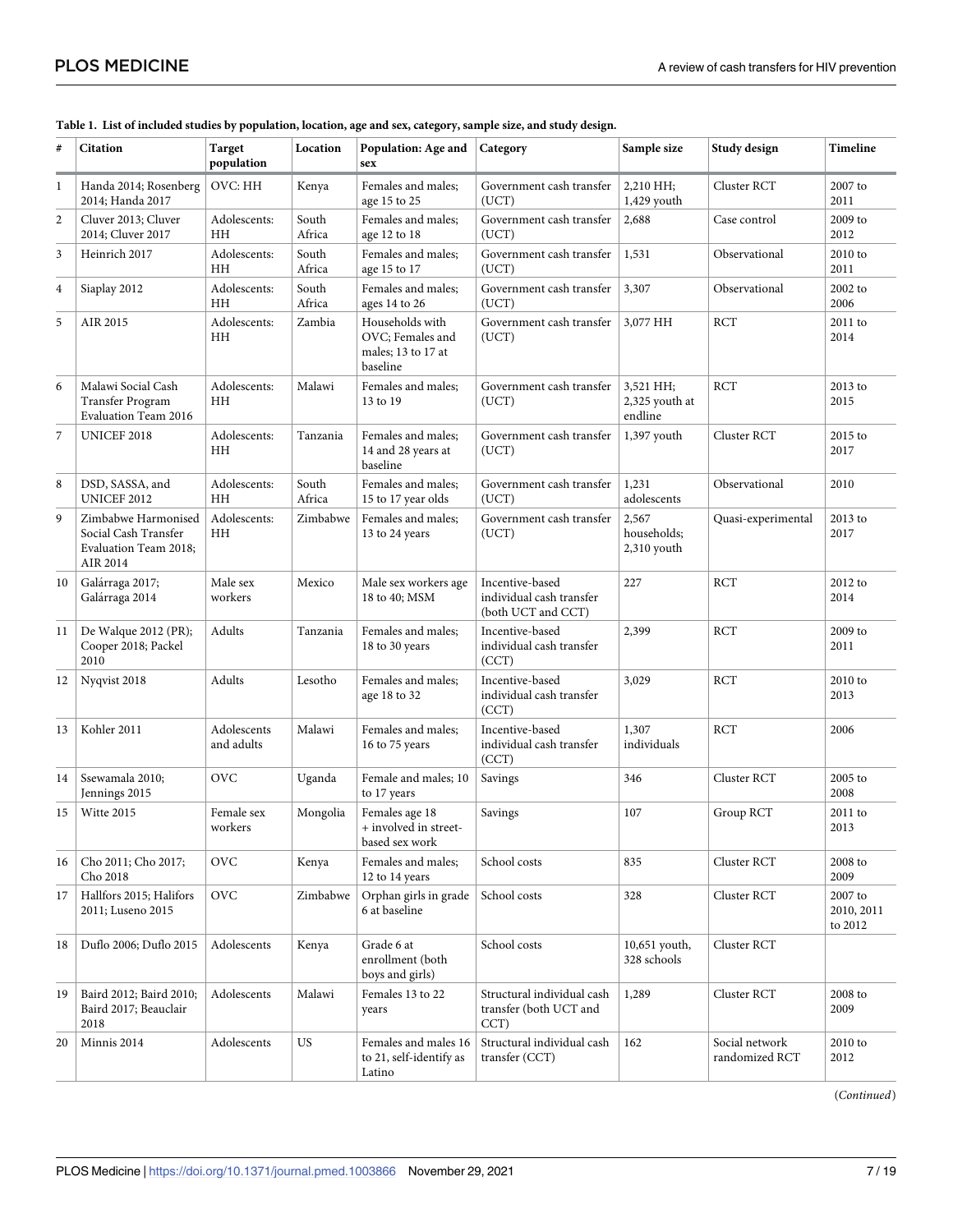| #   | <b>Citation</b>               | Target<br>population      | Location        | Population: Age and<br>sex                                                  | Category                                                                                              | Sample size          | Study design                                                                | <b>Timeline</b>   |  |
|-----|-------------------------------|---------------------------|-----------------|-----------------------------------------------------------------------------|-------------------------------------------------------------------------------------------------------|----------------------|-----------------------------------------------------------------------------|-------------------|--|
| 21  | Pettifor 2016                 | Adolescents               | South<br>Africa | Females 13 to 20                                                            | Structural individual cash<br>transfer (CCT)                                                          | 2,533                | <b>RCT</b>                                                                  | 2011 to<br>2013   |  |
| 22  | Goodman 2014;<br>Goodman 2016 | OVC: headed<br>households | Kenya           | OVC-headed<br>households (aged 13<br>to 25); Females and<br>males           | Structural individual cash<br>transfer (CCT)                                                          | 1,060                | Observational                                                               | $2012$ to<br>2014 |  |
| 23  | Galárraga 2009                | Adolescents               | Mexico          | Females and males:<br>12 to 24 years of age                                 | Structural individual cash<br>transfer (CCT)                                                          | 3,743<br>individuals | Observational                                                               | 2004              |  |
| 24  | Karim 2015                    | Adolescents               | South<br>Africa | Females and males:<br>13 years of age and<br>older Grade 9 to 10            | Structural individual cash<br>transfer (CCT)                                                          | 2,949 youth          | School matched pair<br>cluster randomized<br>control trial                  | 2010 to<br>2012   |  |
| 25  | Görgens 2019                  | Adolescents               | eSwatini        | Females age 15 to 22<br>at baseline                                         | Structural individual cash<br>transfer (CCT) and<br>incentive-based individual<br>cash transfer (CCT) | 4,329                | $2 \times 2$ factorial<br>randomized trial<br>with 4 intervention<br>groups | $2016$ to<br>2019 |  |
| 26. | Schaefer 2020                 | Adolescents<br>and adults | Zimbabwe        | Females and males<br>age group 15 to 29<br>years and aged 30 to<br>54 years | Structural household cash<br>transfer (CCT and UCT)                                                   | 3,516                | Linked cohort data<br>to data form 3-arm<br>cluster RCT                     | $2010$ to<br>2011 |  |
| 27  | Moscoe 2019                   | Adults                    | Kenya           | Adult men over 21<br>vears old                                              | Savings (prize linked)                                                                                | 300                  | <b>RCT</b>                                                                  | 2018              |  |

#### <span id="page-7-0"></span>**Table 1.** (Continued)

Studies from the same population and intervention were grouped together as one intervention.

CCT, conditional cash transfer; HH, grant provided to the household; MSM, men who have sex with men; OVC, orphans and vulnerable children; RCT, randomized controlled trial; UCT, unconditional cash transfer.

<https://doi.org/10.1371/journal.pmed.1003866.t001>

and Zimbabwe also found no significant effect on HIV prevalence, although there was a nonsignificant reduction in one study (AOR 0.72; 95% CI: 0.15 to 3.42; *p* = 0.68 and AOR 1.15; 95% CI: 0.47 to 2.79) [\[21,](#page-15-0)[52\]](#page-17-0). None of the governmental cash transfer intervention studies or savings program studies evaluated the impacts of the programs on HIV or other STIs.

#### **Sexually transmitted infections outcomes**

Eight studies examined other STIs. Five studies examined herpes simplex virus type 2 (HSV-2) infection, but only 2 of these 5 studies found a statistically significant reduction. One study found a reduction in HSV-2 incidence with a cash transfer intervention conditional on various schooling-related outcomes in both adolescent girls and boys combined (incidence rate ratio (IRR): 0.70, 95% CI: 0.57 to 0.86, *p* = 0.007; [[28](#page-16-0)]), while the other cash transfer trial conditional on school attendance among girls in Malawi reduced prevalence of HSV-2 but not of syphilis (HSV-2 OR 0.24, 95% CI: 0.09 to 0.65; syphilis AOR 0.91; 95% CI: 0.12 to 6.8 [[10](#page-15-0)]). In addition, 3 incentive-based studies examined composite measures of STIs. All 3 studies were cash transfer programs conditional on negative STI status. One of these, an incentive-based intervention conditional on testing negative for 4 curable STIs in adults in Tanzania, identified a reduction in incidence of a composite measure that included *Chlamydia trachomatis*, *Neisseria gonorrhoeae*, *Trichomonas vaginalis*, *and Mycoplasma genitalium* (risk ratio (RR): 0.73, 95% CI: 0.47 to 0.99; [[57](#page-17-0)]). However, the same study did not find a reduction in a different composite measure that included prevalence of HIV, HSV-2, or syphilis (RR 1.03, 95% CI: 0.74 to 1.32; [\[57\]](#page-17-0)). Nyquist and coauthors also found that a lottery incentive for adults in Lesotho that was conditional on testing negative for syphilis and trichomoniasis led to a reduction in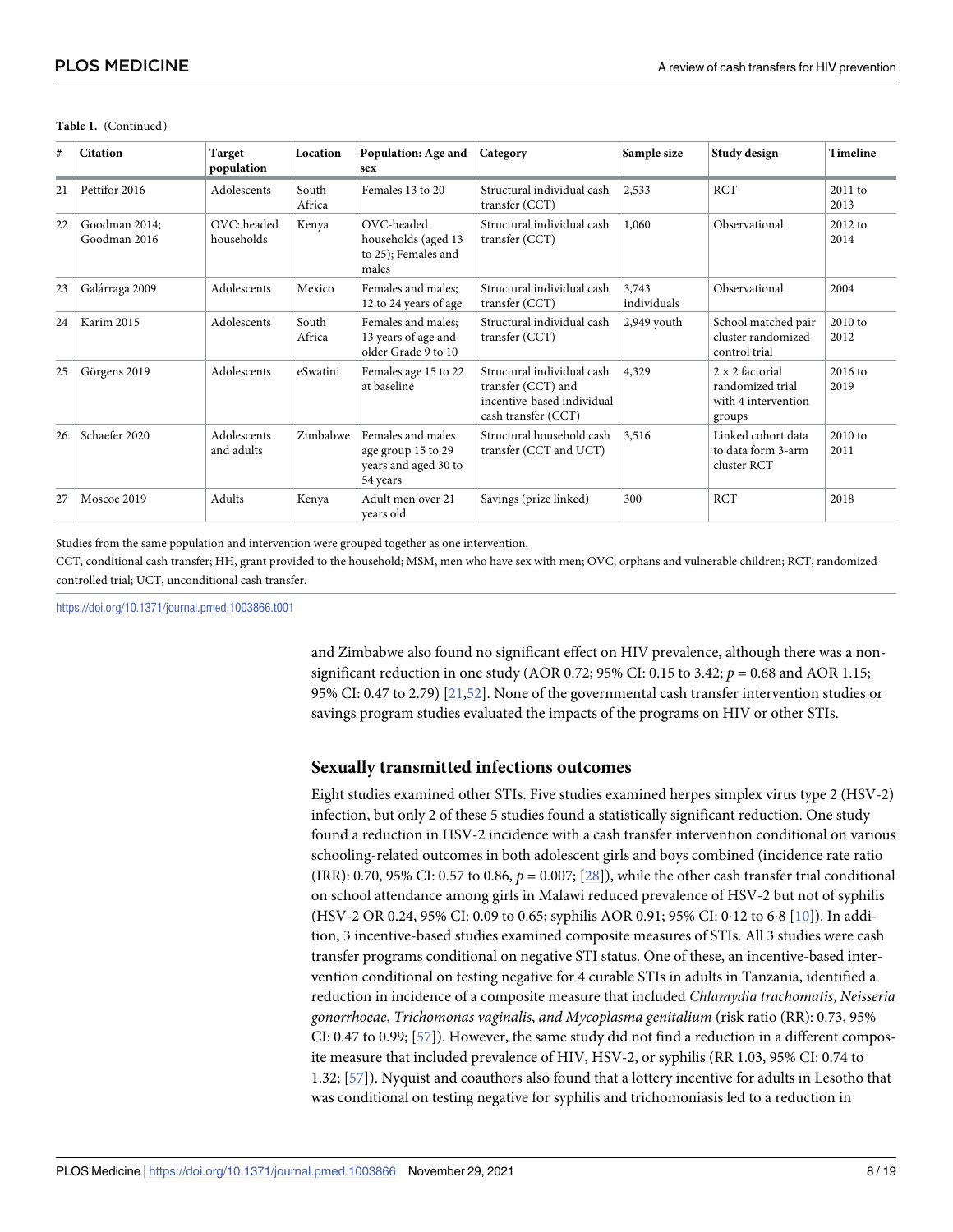| Intervention                      | Study<br>population                                                        | Location        | Associated<br>studies                                       | $\rm{HIV}$<br>infection | Unprotected<br>sex                       | Sexual<br>debut                   | Number<br>of<br>partners                                      | Transactional<br>sex | Older<br>partners | Other STIs                                                    | Other                                                         |
|-----------------------------------|----------------------------------------------------------------------------|-----------------|-------------------------------------------------------------|-------------------------|------------------------------------------|-----------------------------------|---------------------------------------------------------------|----------------------|-------------------|---------------------------------------------------------------|---------------------------------------------------------------|
| Incentive-<br>based<br>individual | Females and<br>males, ages<br>18 to 32                                     | Lesotho         | Nyqvist, 2018                                               | Neg                     | Neg                                      | L,                                |                                                               |                      | $\overline{a}$    | Neg                                                           |                                                               |
| cash transfer                     | Females and<br>males, ages<br>16 to 75                                     | Malawi          | Kohler, 2011                                                | Null                    | Null 9 Pos o'                            | Neg 9<br>Pos $\sigma$             | ÷,                                                            | $\overline{a}$       | L,                | Neg (STI<br>composite)<br>Null (STI<br>composite<br>with HIV) | Neg ♀ Pos o*<br>Measure:<br>combined<br>sex and<br>condom use |
|                                   | Male sex<br>workers ages<br>18 to 40                                       | Mexico          | Galárraga<br>2017;<br>Galárraga<br>2014                     | $\overline{a}$          | Neg                                      | $\overline{\phantom{a}}$          | Null                                                          | $\overline{a}$       | ÷,                | Null                                                          |                                                               |
|                                   | Females and<br>males, ages<br>18 to 30                                     | Tanzania        | De Walque<br>2012; Cooper<br>2018; Packel<br>2010           |                         |                                          | J.                                | $\overline{a}$                                                |                      | L,                |                                                               | Null (overall)<br>Neg 9<br>Measure:<br>behavior<br>change     |
|                                   | Females, ages<br>13 to 22                                                  | Malawi          | Baird 2012;<br>Baird 2010;<br>Baird 2017;<br>Beauclair 2018 | ${\hbox{Neg}}$          | Null                                     | Null                              | $\overline{a}$                                                | $\overline{a}$       | Neg               | Neg (HSV-<br>2)<br>Null<br>(Syphilis)                         | Neg<br>Measure:<br>sexual<br>intercourse<br>once per<br>week  |
|                                   | Females, ages<br>15 to 22                                                  | eSwatini        | Görgens 2019                                                | ${\hbox{Neg}}$          | $\overline{\phantom{a}}$                 | $\overline{\phantom{a}}$          | $\overline{a}$                                                | $\overline{a}$       | $\overline{a}$    | $\overline{a}$                                                |                                                               |
|                                   | Females and<br>males ages 16<br>to 21, self-<br>identify as<br>Latino      | <b>US</b>       | Minnis 2014                                                 | Null                    | Null                                     | $\overline{a}$                    | $\overline{\phantom{a}}$                                      | $\overline{a}$       | ÷,                | ä,                                                            | $\overline{\phantom{a}}$                                      |
|                                   | Females, ages<br>13 to 20                                                  | South<br>Africa | Pettifor 2016                                               | Null                    | Neg                                      | Null                              | Neg (any<br>sex<br>partner)<br>Null $(>1)$<br>sex<br>partner) | Null                 | Null              | Null (HSV-<br>2)                                              | $\overline{a}$                                                |
|                                   | Females and<br>males; 12 to<br>24 years of<br>age                          | Mexico          | Galárraga<br>2009                                           | $\overline{a}$          | Null                                     | Null                              |                                                               |                      | $\overline{a}$    | $\overline{a}$                                                | ÷                                                             |
|                                   | OVC-headed<br>households<br>(aged 13 to<br>25); Females<br>and males       | Kenya           | Goodman<br>2014;<br>Goodman<br>2016                         |                         | ${\hbox{Neg\,}}\,{\hbox{Pos\,}}\,\sigma$ | $\rm Neg\> \sf 9$<br>Pos $\sigma$ | Null                                                          |                      |                   |                                                               |                                                               |
|                                   | Females and<br>males, 13<br>years of age<br>and older,<br>Grade 9 to<br>10 | South<br>Africa | Karim 2015                                                  |                         |                                          | L.                                |                                                               | $\overline{a}$       | $\overline{a}$    | Neg<br>(HSVNeg2)                                              |                                                               |
|                                   | Females and<br>males aged<br>15 to 29 and<br>29 to 54                      | Tanzania        | Schaefer 2020                                               |                         | Null                                     | $\mbox{Null}$                     | $\rm Null$                                                    | $\overline{a}$       | L,                | ÷,                                                            |                                                               |

#### <span id="page-8-0"></span>[Table](#page-4-0) 2. Breakdown of the effects of cash transfer, saving and school costs intervention studies on HIV infection and related sexual behaviors.

(*Continued*)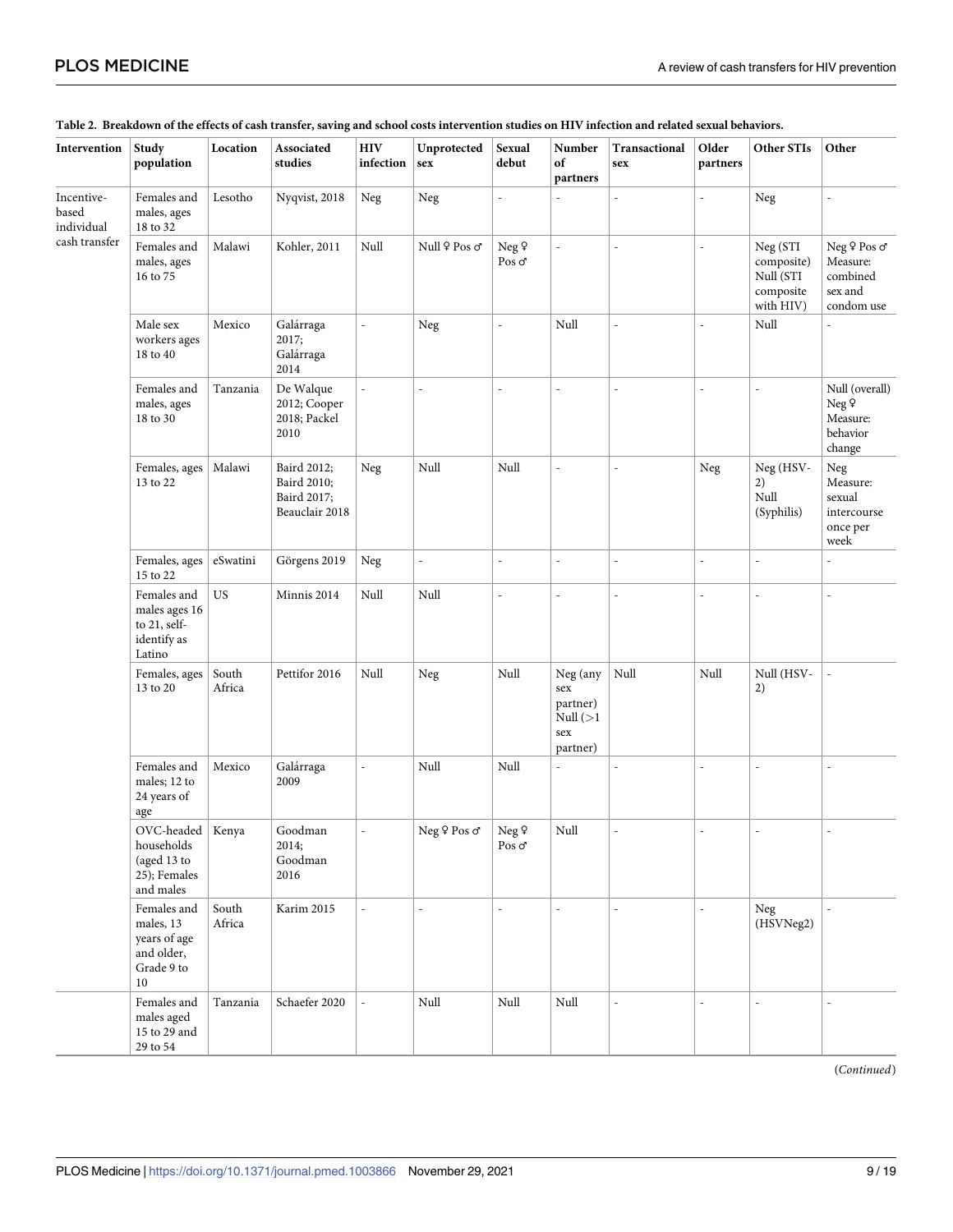#### **Table 2.** (Continued)

| Intervention                                 | Study<br>population                                                                    | Location        | Associated<br>studies                                                                     | <b>HIV</b><br>infection  | Unprotected<br>sex | Sexual<br>debut                             | Number<br>of<br>partners | <b>Transactional</b><br>sex | Older<br>partners      | Other STIs       | Other                                             |
|----------------------------------------------|----------------------------------------------------------------------------------------|-----------------|-------------------------------------------------------------------------------------------|--------------------------|--------------------|---------------------------------------------|--------------------------|-----------------------------|------------------------|------------------|---------------------------------------------------|
| National<br>social<br>protection<br>programs | Females and<br>males, ages<br>15 to 25                                                 | Kenya           | Handa 2014;<br>Rosenberg<br>2014; Handa<br>2017                                           | $\overline{\phantom{a}}$ | Null               | Neg                                         | Null                     | Null                        | Null                   | $\overline{a}$   | $\overline{a}$                                    |
|                                              | Females and<br>males, ages<br>12 to 18                                                 | South<br>Africa | <b>Cluver 2013;</b><br>Cluver 2014;<br>Cluver 2017                                        | $\overline{a}$           | Null               | ÷,                                          | Null 9<br>Neg o'         | Neg 9 Null o'               | Neg 9<br>Null $\sigma$ |                  | Neg<br>Measure:<br>composite<br>risk score        |
|                                              | Females and<br>males, ages<br>14 to 26                                                 | South<br>Africa | Siaplay 2012                                                                              | $\overline{a}$           | Null               | Neg 9<br>Null o                             | Null                     |                             | $\overline{a}$         |                  |                                                   |
|                                              | Females and<br>males, ages<br>13 to 17                                                 | Zambia          | AIR 2015                                                                                  | $\overline{a}$           | Null               | Null                                        | Null                     | Null                        | Neg                    | $\overline{a}$   | L.                                                |
|                                              | Females and<br>males, ages<br>13 to 19                                                 | Malawi          | Malawi Social<br>Cash Transfer<br>Program<br>Evaluation<br>Team 2016                      | $\overline{a}$           | Null               | Neg<br>(midline)<br>$\rm Null$<br>(endline) | Null                     | Null                        | Neg                    | $\overline{a}$   | $\overline{a}$                                    |
|                                              | Females and<br>males, 14<br>and 28 years                                               | Tanzania        | UNICEF 2018                                                                               | $\overline{a}$           | Null               | Null                                        | Null                     | Null                        | Null                   | $\overline{a}$   | L                                                 |
|                                              | Females and<br>males, ages<br>15 to 17                                                 | South<br>Africa | DSD, SASSA,<br>and UNICEF<br>2012                                                         | $\overline{a}$           | Ĭ.                 | Neg                                         | $\frac{1}{2}$            | L,                          | $\overline{a}$         | $\overline{a}$   | ÷,                                                |
|                                              | Females and<br>males, ages<br>13 to 24                                                 | Zimbabwe        | Zimbabwe<br>Harmonised<br>Social Cash<br>Transfer<br>Evaluation<br>Team 2018;<br>AIR 2014 | $\overline{a}$           | Null               | Neg                                         | Null                     | $\overline{a}$              | Null                   | $\overline{a}$   | $\overline{a}$                                    |
|                                              | Females and<br>males, ages<br>15 to 17                                                 | South<br>Africa | Heinrich 2017                                                                             | $\overline{a}$           | $\overline{a}$     | Neg 9<br>Null o'                            | Neg 9<br>Null ơ          | L                           | $\overline{a}$         | $\overline{a}$   | $\overline{a}$                                    |
| Savings                                      | Females and<br>males, ages<br>18 and older,<br>involved in<br>street-based<br>sex work | Mongolia        | Witte 2015                                                                                | $\overline{a}$           | Null               | $\frac{1}{2}$                               | ÷,                       | $\overline{a}$              | $\overline{a}$         | $\overline{a}$   | Neg (sex<br>acts for pay)                         |
|                                              | Females and<br>males, ages<br>10 to 17                                                 | Uganda          | Ssewamala<br>2010; Jennings<br>2015                                                       | $\overline{\phantom{a}}$ | L,                 | ÷,                                          | L,                       |                             | $\overline{a}$         | $\overline{a}$   | Neg (HIV-<br>preventive<br>attitudinal<br>scores) |
|                                              | Adult men<br>over $21\,$                                                               | Kenya           | Moscoe 2019                                                                               | $\overline{\phantom{a}}$ | $\overline{a}$     | $\overline{\phantom{a}}$                    | $\overline{a}$           | Null                        | $\overline{a}$         | $\overline{a}$   |                                                   |
| School costs                                 | Females and<br>males, ages<br>12 to 14                                                 | Kenya           | Cho 2011;<br>Cho 2017;<br>Cho $2018\,$                                                    | Null                     | Null               | Null                                        | Null                     | Neg                         | $\overline{a}$         | Null (HSV-<br>2) |                                                   |
|                                              | Females,<br>grade 6 (ages<br>10 to 16)                                                 | Zimbabwe        | Hallfors 2015;<br>Hallfors 2011;<br>Luseno 2015                                           | $\rm Null$               | Null               | Neg                                         | $\overline{a}$           | $\overline{a}$              | $\overline{a}$         | Null (HSV-<br>2) |                                                   |

(*Continued*)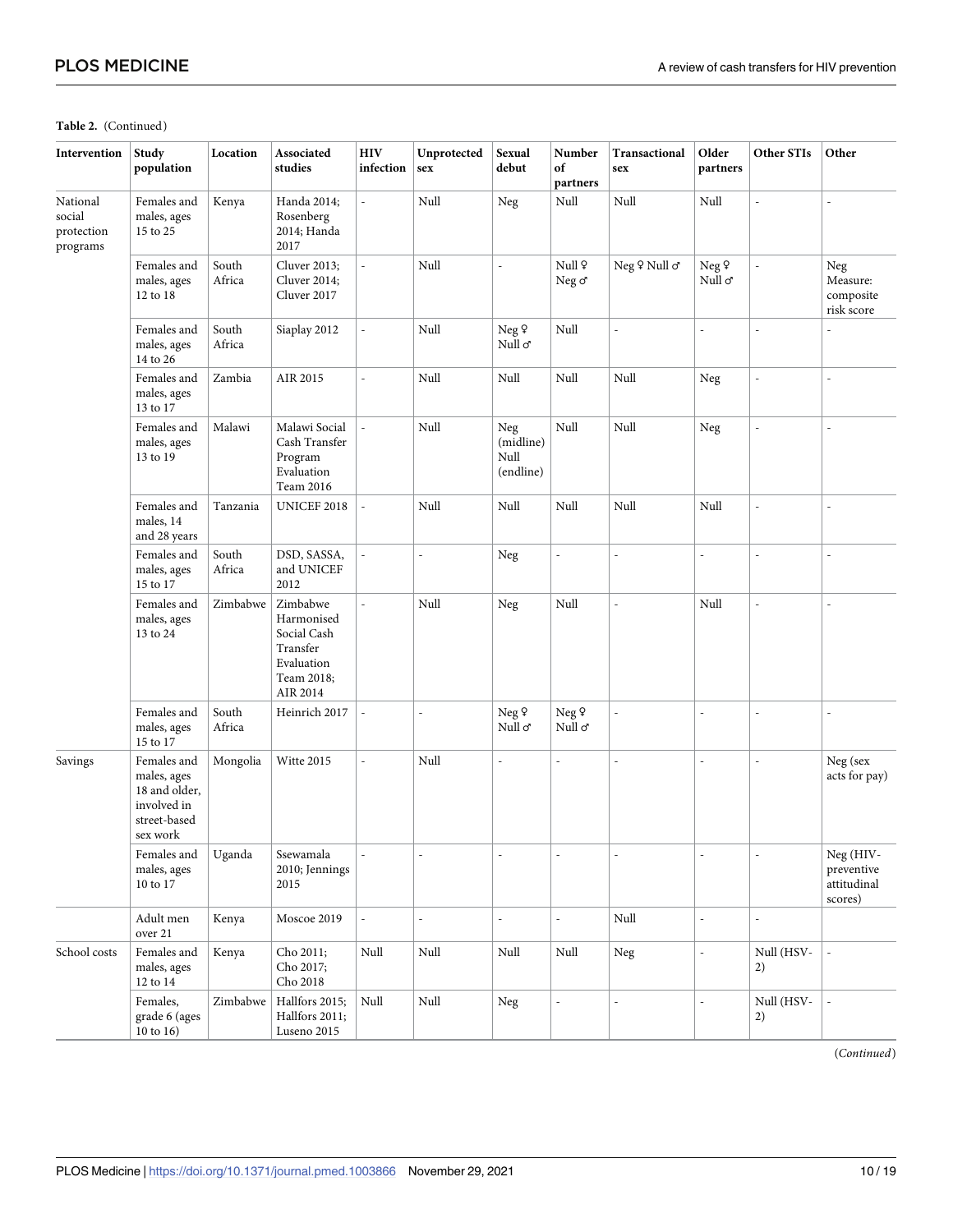#### <span id="page-10-0"></span>**Table 2.** (Continued)

| Intervention | Study<br>population                                       | Location | Associated<br>studies     | <b>HIV</b><br>infection  | Unprotected<br>$ $ sex | Sexual<br>debut       | Number<br>of<br>partners | Transactional<br>sex     | Older<br>partners        | Other STIs               | Other |
|--------------|-----------------------------------------------------------|----------|---------------------------|--------------------------|------------------------|-----------------------|--------------------------|--------------------------|--------------------------|--------------------------|-------|
|              | Females and<br>males, grade<br>6 (average<br>age of $14)$ | Kenva    | Duflo 2006;<br>Duflo 2015 | $\overline{\phantom{a}}$ | -                      | Neg9<br>Null $\sigma$ | Null                     | $\overline{\phantom{a}}$ | $\overline{\phantom{a}}$ | $\overline{\phantom{a}}$ |       |

"Null" indicates no significant effect, Neg indicates significant decrease, and Pos indicates significant increase (♀ separate effect on women ♂ separate effect on men); is not assessed.

HSV-2, herpes simplex virus type 2; OVC, orphans and vulnerable children; STI, sexually transmitted infection.

<https://doi.org/10.1371/journal.pmed.1003866.t002>

prevalence of both syphilis and trichomoniasis by 3.2 percentage points (95% CI: 1.4%, 5.0%;  $p < 0.001$ ) [\[33\]](#page-16-0).

#### **Sexual behavior outcomes**

A total of 19 studies examined unprotected sex as an outcome, 15 examined partner number, 8 examined transactional sex, and 8 examined partner age. Among the studies that examined the impact of cash transfers on sexual behavior outcomes, most found a statistically insignificant association including on unprotected sex (*N* = 14/19), partner number (*N* = 11/15), transactional sex ( $N = 6/8$ ), and having an older partner ( $N = 4/8$ ). Among studies that reported differences disaggregated by biological sex, several studies found larger reductions among women or girls compared to men or boys.

Interventions that did have an overall statistically significant reduction in unprotected sex, partner number, transactional sex, and having an older partner varied widely in the type of intervention and population studied (S1 [Table\)](#page-13-0). The 3 interventions that found statistically significant reductions in unprotected sex were all cash transfer programs but among diverse populations including a cash transfer conditional on school attendance in adolescent girls (RR 0.81, 95% CI: 0.67 to 1.0; [\[37\]](#page-16-0)); an incentive-based intervention conditional on testing STI negative among men who sell sex (high incentive  $β = 0.113$ ,  $SE = 0.060$ ,  $p = <0.10$ ; [[16](#page-15-0)]) and an incentive-based lottery for testing STI negative among adults in Lesotho (β = 10.85; SE = 5.89, *p <* 0.10) [\[33\]](#page-16-0). The South African cash transfer intervention conditional on schooling reduced the risk of having any sex partner in the last 12 months (RR 0.90, 95% CI: 0.83 to 0.99), but did not significantly reduce having more than 1 sex partner in the last 12 months (RR 0.86 (95% CI: 0.67 to 1.1) [\[37\]](#page-16-0). One study identified a statistically significant reduction in transactional sex examining the association with a household government grant program among adolescents in South Africa (AOR 0.49, 0.25 to 0.96,  $p = 0.03$ ; [\[53](#page-17-0)]). Additionally, a savings program for women (aged 18 or older) involved in street-based sex work led to a statistically significant reduction in the number of unprotected vaginal sex acts for pay (IRR 0.78, 95% CI: 0.67 to 0.71); however, it is important to note that this is a different indicator than transactional sex in the other studies [\[40\]](#page-16-0). Of the 3 studies that found an impact on having an older partner, 2 were among adolescents in households receiving government cash transfers in Malawi (−3.9 percentage points,  $p < 0.05$ ) and Zambia (−3.3 percentage points,  $p < 0.01$ ) [[41](#page-16-0)[,46\]](#page-17-0). The third program was a cash transfer conditional on school attendance for female adolescents in Malawi (AOR 0.21, 95% CI: 0.07 to 0.60; [\[10\]](#page-15-0)) [\[37\]](#page-16-0).

In contrast to other sexual behaviors, most studies examining sexual debut found a statistically significant reduction in ever having sex or a delay in age of first sex ( $N = 10/18$ ), although some of them identified a reduction for only girls or women but not boys or men  $(N = 6/18)$ .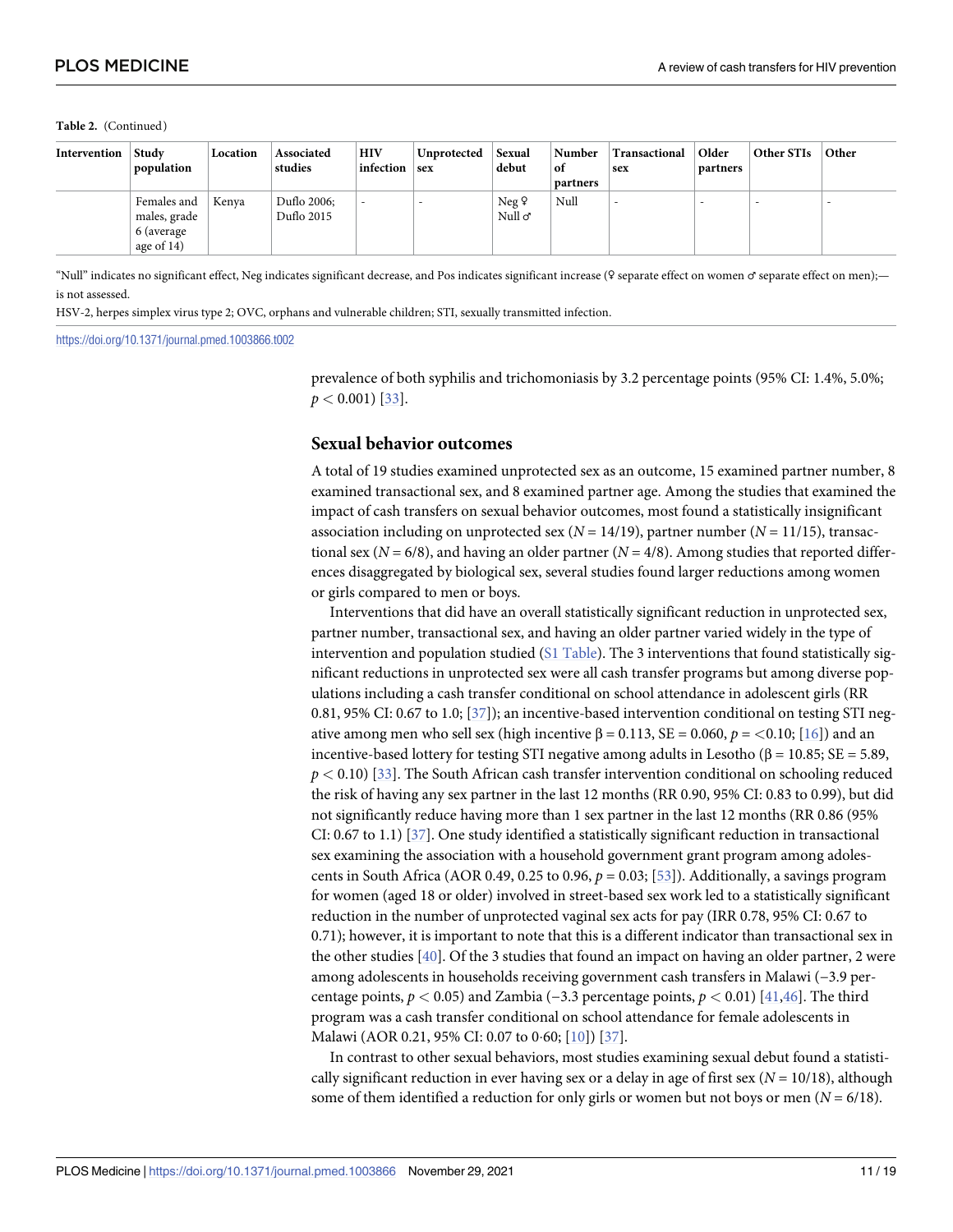<span id="page-11-0"></span>Of the 10 interventions that saw a statistically significant reduction even if the reduction was only in females, one was a cash transfer conditional on completion of life skills activities among both adolescent males and females in the US [[30](#page-16-0)], 5 were national government cash transfer programs [\[23,26](#page-15-0),[45](#page-16-0),[47,49\]](#page-17-0), 1 was a study CCT to OVC-headed households in Kenya [\[18\]](#page-15-0),and 2 were programs to reduce school fees adolescents in Kenya [\[15\]](#page-15-0) and OVC in Zimbabwe [[21](#page-15-0)] (see estimates in S1 [Table\)](#page-13-0). The majority of national government cash transfer programs decreased the proportion with early sexual debut [[23](#page-15-0),[45](#page-16-0)[,49\]](#page-17-0), although 2 only had a reduction in girls but not boys [\[26,](#page-15-0)[47](#page-17-0)].

#### **Long-term impacts and combination impacts**

Three studies examined the longer-term impact of cash interventions once the programs end, and findings suggest that impacts are not sustained once the cash stops. The interventions that were evaluated include the Malawi Zomba cash transfer for adolescent girls [[43](#page-16-0)], the incentive-based intervention among men who sell sex in Mexico [\[16\]](#page-15-0), and an intervention to reduce school costs for girls in Kenya [\[15\]](#page-15-0). Yet, recent evidence suggests that cash transfers may be more effective in combination with other interventions and may also lead to longer-term impacts [[54](#page-17-0),[56,58\]](#page-17-0). For example, in Kenya, subsidies alone did not have a lasting impact on HSV-2 in girls or boys 7 years following the implementation of an education subsidy program, but the program did reduce HSV-2 in girls when subsidies were combined with the government's HIV curriculum [[15](#page-15-0)]. Lastly, an observational study in South Africa found that receipt of a government grant in combination with teacher or parental support was associated with a larger reduction in HIV risk behavior than with receipt of cash alone [\[54\]](#page-17-0).

#### **Ongoing studies**

We identified 12 ongoing studies: 10 of these studies are being conducted in adolescent populations, 9 of which focus on adolescent girls and young women (S2 [Table](#page-13-0)) [\[59–](#page-17-0)[69](#page-18-0)]. All 8 of the interventions include adolescents are in sub-Saharan Africa (Ghana, South Africa  $(N = 4)$ , Zimbabwe, Kenya  $(N = 2)$ , Malawi, Uganda, and Tanzania). The 2 other studies are with women who sell sex in Kazakhstan [\[64\]](#page-17-0) and Uganda [[66](#page-18-0)]. All studies are combination prevention studies combining cash assistance with other interventions.

# **Discussion**

In this review of cash transfer programs for HIV prevention, we found that overall, there is limited evidence for the impact of cash transfers for reducing new HIV infections. The strongest evidence that emerged was for HIV prevention behavior change, specifically delaying sexual debut for young people; 10/18 (56%) interventions had a statistically significant reduction on delaying sexual debut, in a number of cases only for girls and not for boys. For the majority of other HIV risk behaviors examined including partner number, older partners, and transactional sex, the evidence is not as strong—about a third of the studies found a reduction in risky behaviors.

It is noteworthy that government social protection programs, which target the most poor and vulnerable households, have shown some of the strongest impacts on HIV risk reduction, particularly among adolescents. The majority of program evaluations looking at HIV prevention have been among adolescents and young people. As government social protection cash transfers intend to reduce poverty and smooth consumption, the evidence of their impact on adolescent behavior supports the hypothesis that addressing upstream drivers of HIV risk such as poverty can reduce risky behavior, particularly for the most vulnerable. In addition, there is a strong evidence base that cash transfers (both conditional and unconditional programs) can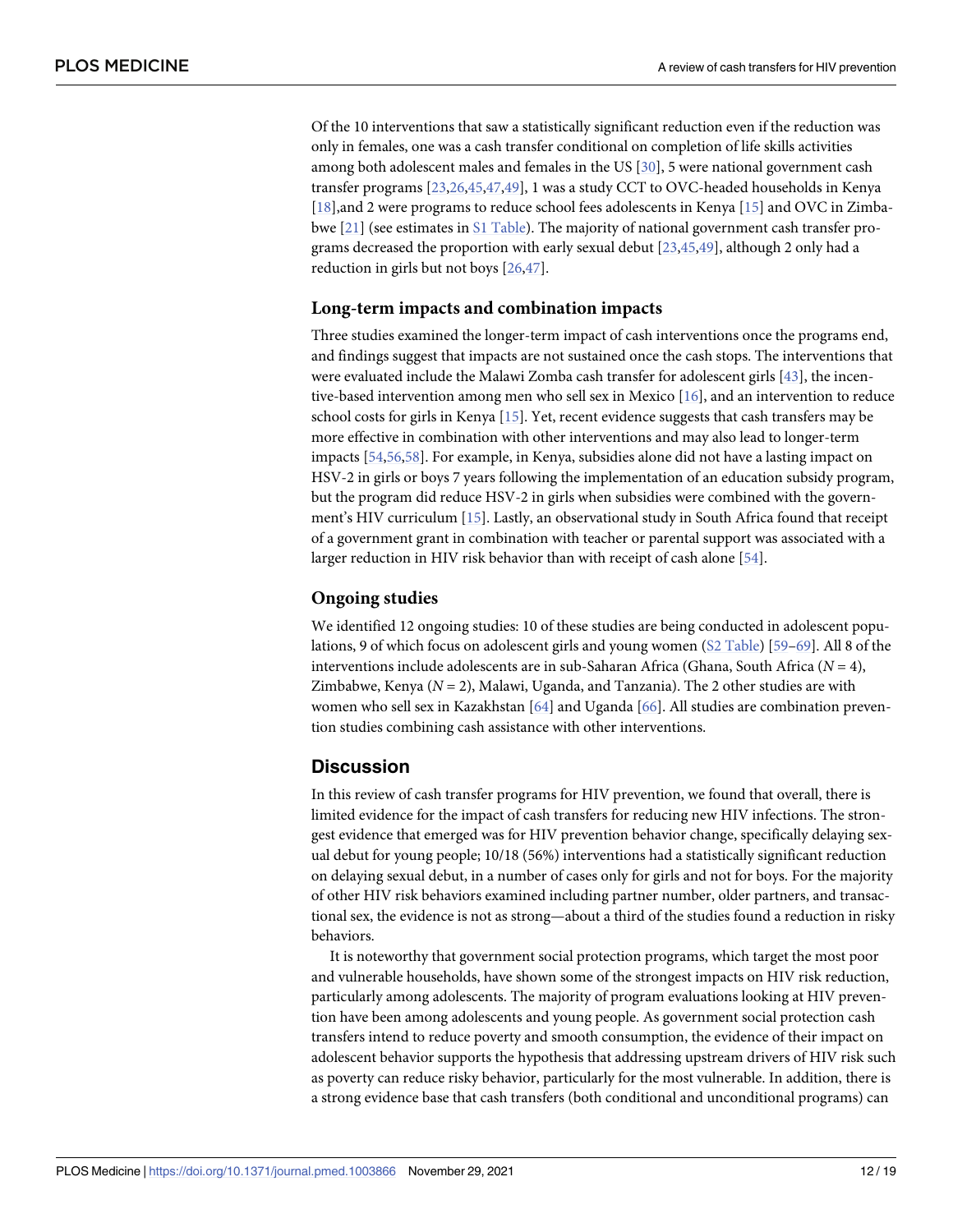<span id="page-12-0"></span>improve school enrollment and attendance and that schooling is protective for HIV infection. Cash transfer programs, therefore, may reduce risk the most by keeping adolescents in school, particularly girls. In fact, most of the positive impacts on adolescents' risky sexual behavior are among girls; associations among boys were often null or in the opposite direction. This is in line with the literature on the impact of cash transfers to improve school enrollment and attendance where effects are stronger for girls than boys [\[5\]](#page-14-0). The one trial to date showing an impact of cash transfers on HIV incidence was an explicit incentive paid to adolescent girls for enrolling in and attending school in eSwatini where secondary school enrollment for girls is generally low (33%) [\[56\]](#page-17-0).

One of the other major mechanisms through which cash transfers are thought to reduce HIV risk for girls and young women are by reducing girl's financial dependence on male partners and thus reducing the need for sexual partnerships that include transactional sex [\[70\]](#page-18-0). However, of the 8 studies that examined transactional sex, only 2/8 (25%) found a statistically significant reduction—one was among young women in South Africa living in homes receiving the child support grant [[53](#page-17-0)] and the second was in Kenya among OVC receiving support for schooling costs [[52](#page-17-0)]. Additionally, there is emerging evidence that context may be important in determining the impact of cash transfers on reducing risk behavior. In settings where transactional sex is driven primarily by basic needs (e.g., obtaining food), small cash transfers may have an impact on reducing risk for poor young women [\[71\]](#page-18-0). In settings where the primary motivator for engagement in transactional sex is related to obtaining material goods to increase social status and self-esteem, it is less likely that small cash payments will have much of an impact. There is evidence that engagement in transactional sex is associated with low self-esteem, and thus programs that combine cash with other program elements to increase hope for the future and self-esteem may have more promise than cash alone [\[72\]](#page-18-0).

While all studies reported on at least 1 HIV risk behavior, not many collected HIV biomarkers, so evidence is limited to make conclusions on the direct impacts of cash transfers on HIV. Eight of the 27 studies included HIV biomarkers, but only 3 found a statistically significant reduction in HIV incidence or prevalence, and the rest found no impact. The 3 studies that showed an impact included a cash transfer conditional on schooling among adolescent girls in Malawi (reduction in HIV prevalence), an incentive-based lottery study among adults in Lesotho for testing negative for STIs (reduction in HIV incidence), and a cash transfer conditional on school enrollment and attendance in eSwatini (reduction in HIV incidence). There was slightly more evidence of the impact of cash transfers on STI outcomes. Of the studies that found an impact on STIs  $(N = 4/8)$ , 2 involved incentives for staying free of the STI, and the other 2 were cash transfer programs for adolescent girls that had conditionalities related to secondary schooling.

The evidence of the impact of cash transfers among key populations is limited. Of the 27 studies included in this review, 1 was among men who sell sex and who had sex with men in Mexico and 1 study was among women who sell sex in Mongolia. Only 2 of the 12 ongoing studies is being conducted among key populations, interventions for women who sell sex in Kazakhstan and Uganda. More studies are needed to evaluate the impacts of cash transfer interventions and government grants among key populations who may experience discrimination or have limited access to services and may benefit from these programs.

There are 2 additional areas where more research is needed. First, there is very limited evidence to date that combining social protection programs with additional support (e.g., caring adult and other social support services) can have stronger impacts on reducing HIV risk behaviors. In this area, however, there are at least 3 large programs in the field (DREAMS, Global Fund, and Tanzania/UNICEF) that should produce more evidence about the impact of combination programs in reducing HIV risk. Second, there is limited evidence about the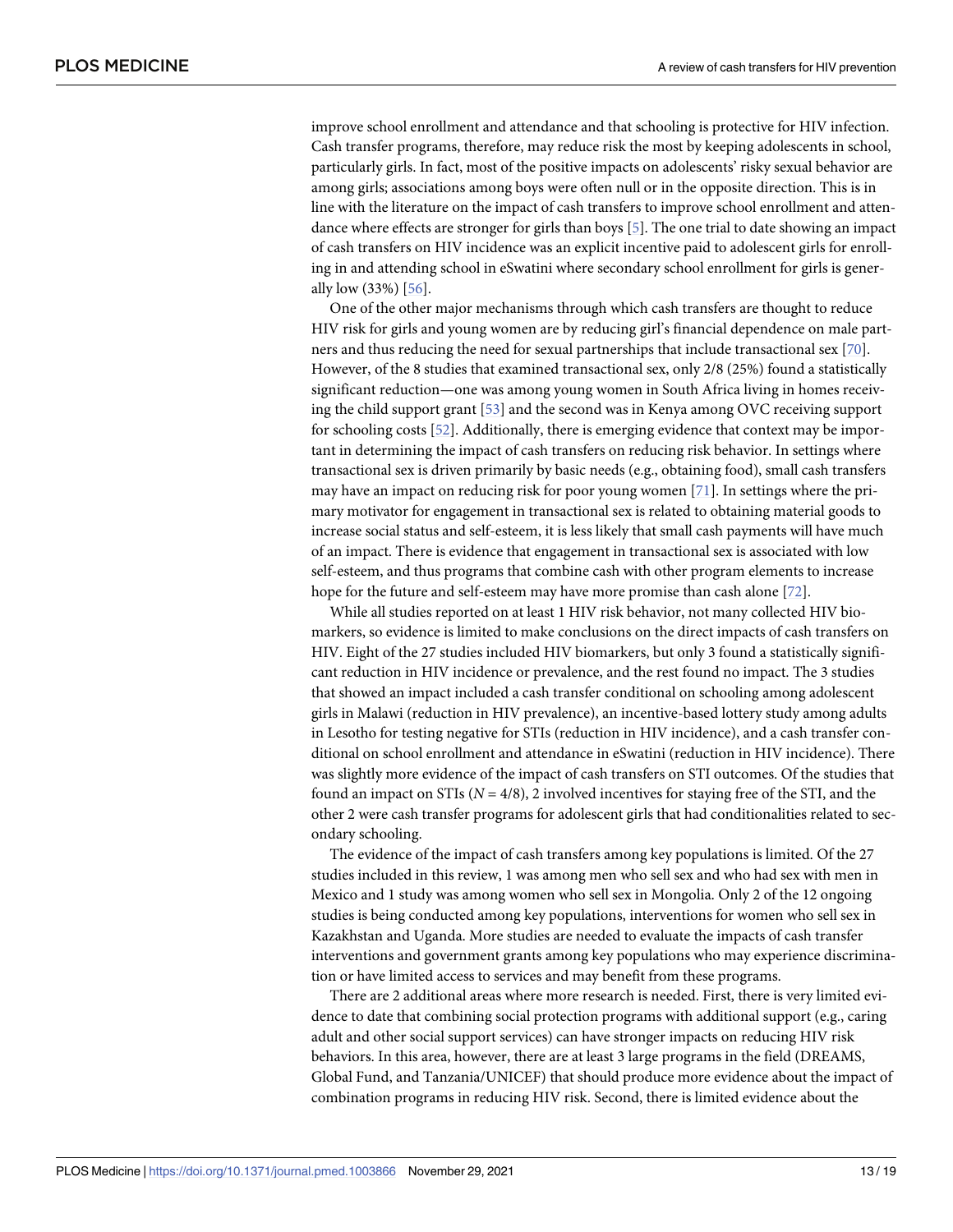<span id="page-13-0"></span>impact of cash transfer programs for either out-of-school girls or young women aged 18 to 24 year where HIV incidence is highest. In the "Zomba trial" that included out-of-school girls, the prevalence of most risk behaviors was too low at baseline to see any significant difference at the end of the program [[10](#page-15-0)]; however, some of the DREAMS programs include out-ofschool girls: The Sauti program in Tanzania and the AGI-Kenya study, implemented by the Population Council, include out-of-school girls.

This review focuses on several different forms of interventions to provide cash payments, some explicitly for HIV prevention and some intended for poverty reduction. Overall, there are a large number of studies evaluating cash transfers and national government social protection cash transfer programs with large sample sizes and rigorous methods (and the majority are randomized controlled trials). However, the risk of bias in the study outcomes was difficult to evaluate across studies because of the wide range of intervention types and targeted populations, but the strong study designs of the majority of evaluations suggest that the evidence generated to date is robust. Given that we were unable to do a meta-analysis, studies are summarized by statistical significance and should also be considered with the estimates in S1 Table. The main area where evidence is still lacking is for specific populations (e.g., people who sell sex and men who have sex with men [MSM]) and for transactional sex which has not been evaluated in many studies. There is less evidence on interventions to reduce school costs  $(N = 3)$  and matched saving programs  $(N = 3)$  or combination interventions that add multiple elements into a single program (cash plus programs). Few interventions that have actually measured HIV incidence.

Overall, we find that most evidence to date is limited in demonstrating that cash transfers can reduce HIV infection or have broad reaching impacts on risky sexual behaviors. However, there are some populations and program designs that seem to be more promising for impacting HIV preventive behaviors. Social protection cash transfer programs provided to poor or vulnerable households and cash transfers conditional on school attendance (or related to incentivizing schooling attendance for girls) were more likely to lead to delays in sexual activity among adolescents generally and reductions in risky sex among adolescent girls, at least while the programs were ongoing. To date, the strongest evidence related to cash transfer programs for HIV prevention suggests that social protection programs for poor and vulnerable families may reduce risk behaviors of adolescents living in those homes, especially girls. Program and policymakers interested in HIV prevention for young women should consider programs that directly incentivize school enrollment and attendance or are conditional on attendance, which may have the largest impact on HIV risk for girls, especially in contexts where secondary school attendance is low.

# **Supporting information**

**S1 PRISMA [Checklist](http://journals.plos.org/plosmedicine/article/asset?unique&id=info:doi/10.1371/journal.pmed.1003866.s001). PRISMA Checklist.** PRISMA, Preferred Reporting Items for Systematic Reviews and Meta-Analysis. (DOCX)

**S1 [Table.](http://journals.plos.org/plosmedicine/article/asset?unique&id=info:doi/10.1371/journal.pmed.1003866.s002) List of included studies.** (XLSX) **S2 [Table.](http://journals.plos.org/plosmedicine/article/asset?unique&id=info:doi/10.1371/journal.pmed.1003866.s003) List of ongoing studies.** (XLSX) **S1 [Text](http://journals.plos.org/plosmedicine/article/asset?unique&id=info:doi/10.1371/journal.pmed.1003866.s004). Search terms.** (DOCX)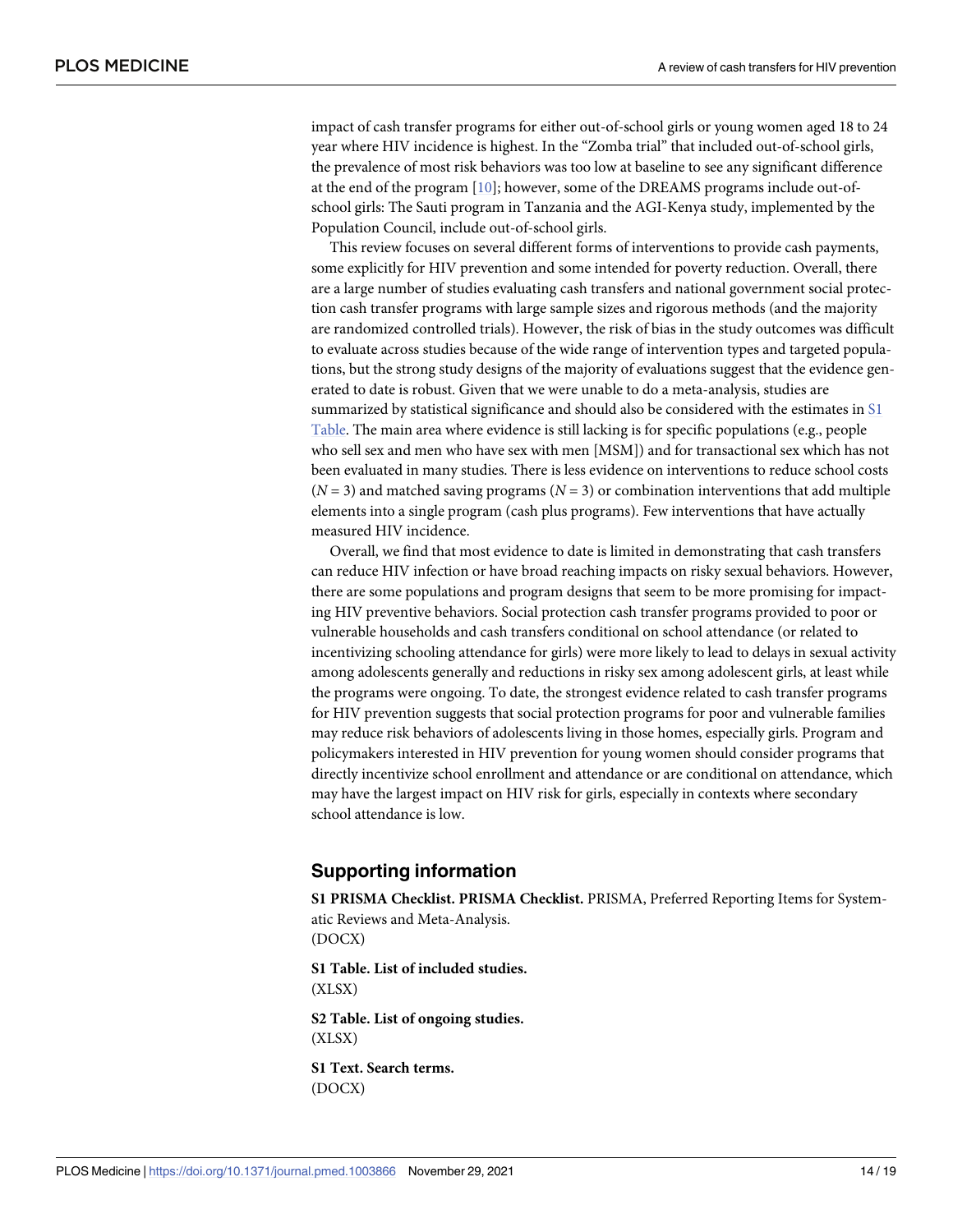<span id="page-14-0"></span>**S2 [Text](http://journals.plos.org/plosmedicine/article/asset?unique&id=info:doi/10.1371/journal.pmed.1003866.s005). Protocol.** (PDF)

# **Author Contributions**

**Conceptualization:** Marie C. D. Stoner, Kelly Kilburn, Peter Godfrey-Faussett, Peter Ghys, Audrey E. Pettifor.

**Data curation:** Marie C. D. Stoner, Kelly Kilburn.

**Formal analysis:** Marie C. D. Stoner, Kelly Kilburn.

**Funding acquisition:** Peter Godfrey-Faussett, Peter Ghys, Audrey E. Pettifor.

**Investigation:** Marie C. D. Stoner, Kelly Kilburn, Audrey E. Pettifor.

**Methodology:** Marie C. D. Stoner, Kelly Kilburn, Peter Godfrey-Faussett, Audrey E. Pettifor.

**Project administration:** Audrey E. Pettifor.

**Resources:** Peter Godfrey-Faussett, Peter Ghys, Audrey E. Pettifor.

**Software:** Marie C. D. Stoner, Kelly Kilburn.

**Supervision:** Audrey E. Pettifor.

**Validation:** Marie C. D. Stoner, Kelly Kilburn.

**Visualization:** Marie C. D. Stoner.

**Writing – original draft:** Marie C. D. Stoner, Kelly Kilburn, Audrey E. Pettifor.

**Writing – review & editing:** Marie C. D. Stoner, Kelly Kilburn, Peter Godfrey-Faussett, Peter Ghys, Audrey E. Pettifor.

#### **References**

- **[1](#page-2-0).** Bastagli F, Hagen-Zanker J, Harman L, Barca V, Sturge G, Schmidt T, et al. Cash transfers: what does the evidence say? A rigorous review of programme impact and of the role of design and implementation features. ODI Rep. 2016. <https://doi.org/10.13140/RG.2.2.29336.39687>
- **[2](#page-2-0).** Pettifor A, MacPhail C, Nguyen N, Rosenberg M. Can money prevent the spread of HIV? A review of cash payments for HIV prevention. AIDS Behav. 2012; 16:1729–38. [https://doi.org/10.1007/s10461-](https://doi.org/10.1007/s10461-012-0240-z) [012-0240-z](https://doi.org/10.1007/s10461-012-0240-z) PMID: [22760738](http://www.ncbi.nlm.nih.gov/pubmed/22760738)
- **[3](#page-2-0).** Heise L, Lutz B, Ranganathan M, Watts C. Cash transfers for HIV prevention: Considering their potential. J Int AIDS Soc. 2013; 16:18615. <https://doi.org/10.7448/IAS.16.1.18615> PMID: [23972159](http://www.ncbi.nlm.nih.gov/pubmed/23972159)
- **[4](#page-2-0).** Thaler RH, Sunstein CR. Nudge: Improving decisions about health, wealth and happiness. Yale University Press. New Haven, CT; 2008. <https://doi.org/10.1080/13571510903227064>
- **[5](#page-3-0).** Baird S, Ahner-McHaffie T, Özler B. Can interventions to increase schooling and incomes reduce HIV incidence among young women in sub-Saharan Africa? Structural Interventions for HIV Prevention. Optimizing Strategies for Reducing New Infections and Improving Care. 2018:31–104. [https://doi.org/](https://doi.org/10.1093/oso/9780190675486.003.0003) [10.1093/oso/9780190675486.003.0003](https://doi.org/10.1093/oso/9780190675486.003.0003)
- **[6](#page-3-0).** Moret W, Carmichael J, Swann M, Namey E. Household economic strengthening and the global fight against HIV. AIDS Care. 2018; 30:1–5. <https://doi.org/10.1080/09540121.2018.1476667>
- **[7](#page-3-0).** Owusu-Addo E, Cross R. The impact of conditional cash transfers on child health in low- and middleincome countries: A systematic review. Int J Public Health. 2014; 59:609–18. [https://doi.org/10.1007/](https://doi.org/10.1007/s00038-014-0570-x) [s00038-014-0570-x](https://doi.org/10.1007/s00038-014-0570-x) PMID: [24898173](http://www.ncbi.nlm.nih.gov/pubmed/24898173)
- **[8](#page-3-0).** Galárraga O, Sosa-Rubí SG. Conditional economic incentives to improve HIV prevention and treatment in low-income and middle-income countries. Lancet HIV. 2019; 6:e705–14. [https://doi.org/10.1016/](https://doi.org/10.1016/S2352-3018%2819%2930233-4) [S2352-3018\(19\)30233-4](https://doi.org/10.1016/S2352-3018%2819%2930233-4) PMID: [31578955](http://www.ncbi.nlm.nih.gov/pubmed/31578955)
- **[9](#page-3-0).** Liberati A, Altman DG, Tetzlaff J, Mulrow C, Gøtzsche PC, Ioannidis JPA, et al. The PRISMA statement for reporting systematic reviews and meta-analyses of studies that evaluate health care interventions: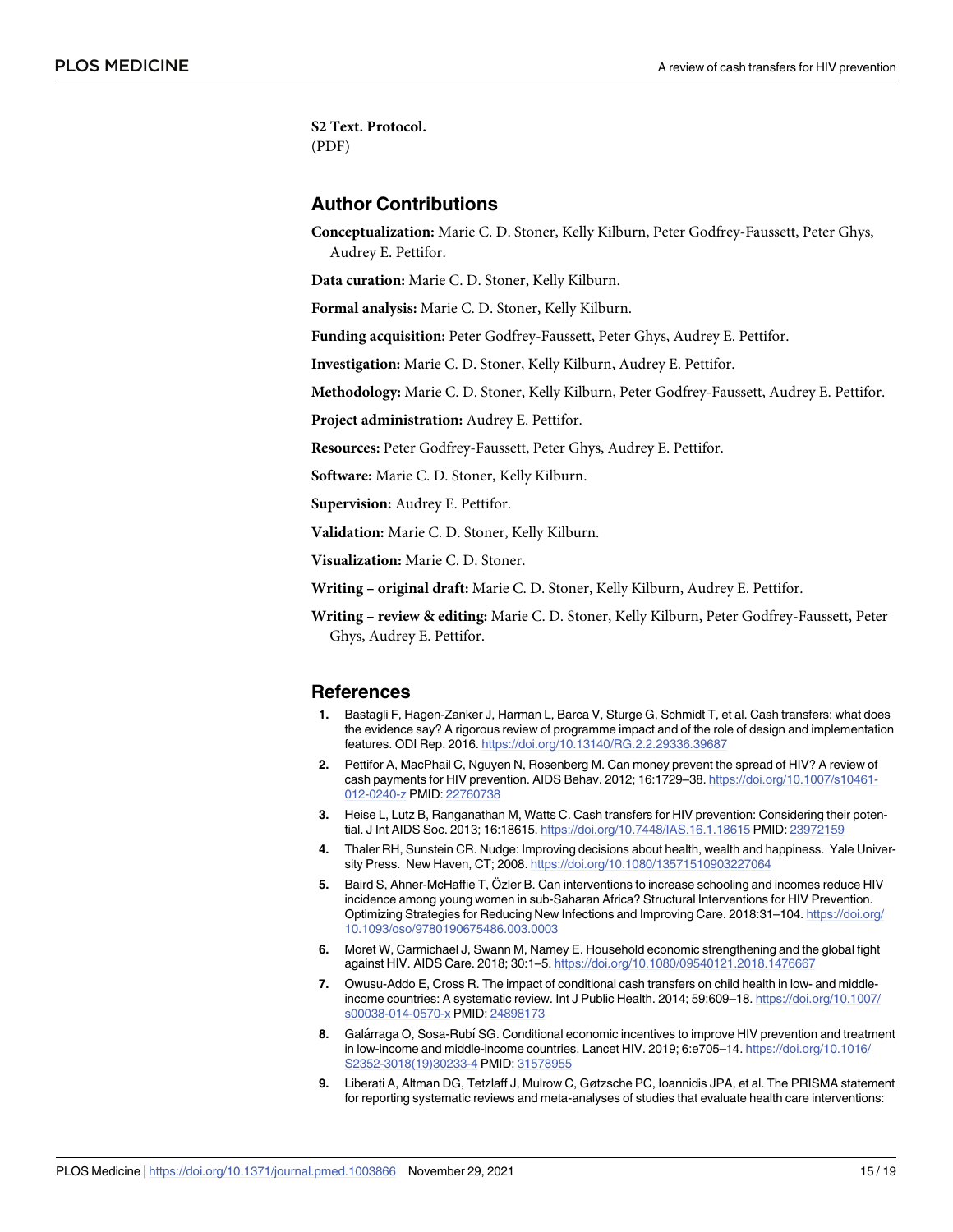explanation and elaboration. J Clin Epidemiol. 2009; 339:b2700. [https://doi.org/10.1016/j.jclinepi.2009.](https://doi.org/10.1016/j.jclinepi.2009.06.006) [06.006](https://doi.org/10.1016/j.jclinepi.2009.06.006) PMID: [19631507](http://www.ncbi.nlm.nih.gov/pubmed/19631507)

- <span id="page-15-0"></span>**[10](#page-4-0).** Baird SJ, Garfein RS, McIntosh CT, Özler B. Effect of a cash transfer programme for schooling on prevalence of HIV and herpes simplex type 2 in Malawi: A cluster randomised trial. Lancet. 2012; 379:1320– 9. [https://doi.org/10.1016/S0140-6736\(11\)61709-1](https://doi.org/10.1016/S0140-6736%2811%2961709-1) PMID: [22341825](http://www.ncbi.nlm.nih.gov/pubmed/22341825)
- **11.** Baird S, Chirwa E, Mcintosh C. The short-term impacts of a schooling conditional cash transfer program on the sexual behavior of young women. Health Econ. 2010; 68:55–68. [https://doi.org/10.1002/hec.](https://doi.org/10.1002/hec.1569) [1569](https://doi.org/10.1002/hec.1569) PMID: [19946887](http://www.ncbi.nlm.nih.gov/pubmed/19946887)
- **12.** Cluver LD, Orkin FM, Meinck F, Boyes ME, Sherr L. Structural drivers and social protection: Mechanisms of HIV risk and HIV prevention for South African adolescents. J Int AIDS Soc. 2016; 19:20646. <https://doi.org/10.7448/IAS.19.1.20646> PMID: [27086838](http://www.ncbi.nlm.nih.gov/pubmed/27086838)
- **13.** Cluver LD, Orkin FM, Yakubovich AR, Sherr L. Combination social protection for reducing HIV-risk behavior among adolescents in South Africa. J Acquir Immune Defic Syndr. 2016; 72:96–104. [https://](https://doi.org/10.1097/QAI.0000000000000938) [doi.org/10.1097/QAI.0000000000000938](https://doi.org/10.1097/QAI.0000000000000938) PMID: [26825176](http://www.ncbi.nlm.nih.gov/pubmed/26825176)
- **14.** Cooper JE, McCoy SI, Fernald LCH, de Walque D, Dow WH. Women's Relationship Power Modifies the Effect of a Randomized Conditional Cash Transfer Intervention for Safer Sex in Tanzania. AIDS Behav. 2018; 22:202–11. <https://doi.org/10.1007/s10461-017-1875-6> PMID: [28776276](http://www.ncbi.nlm.nih.gov/pubmed/28776276)
- **[15](#page-11-0).** Duflo E, Dupas P, Kremer M. Education, HIV, and early fertility: Experimental evidence from Kenya. Am Econ Rev. 2015; 105:2757–97. <https://doi.org/10.1257/aer.20121607> PMID: [26523067](http://www.ncbi.nlm.nih.gov/pubmed/26523067)
- **[16](#page-10-0).** Galárraga O, Sosa-Rubí SG, Kuo C, Gozalo P, González A, Saavedra B, et al. Punto Seguro: A Randomized Controlled Pilot Using Conditional Economic Incentives to Reduce Sexually Transmitted Infection Risks in Mexico. AIDS Behav. 2017; 21:3440–56. <https://doi.org/10.1007/s10461-017-1960-x> PMID: [29110216](http://www.ncbi.nlm.nih.gov/pubmed/29110216)
- **17.** Goodman ML, Kaberia R, Morgan RO, Keiser PH. Health and livelihood outcomes associated with participation in a community-based empowerment program for orphan families in semirural Kenya: a crosssectional study. Vulnerable Child Youth Stud. 2014; 9:365–76. [https://doi.org/10.1080/17450128.2014.](https://doi.org/10.1080/17450128.2014.938142) [938142](https://doi.org/10.1080/17450128.2014.938142)
- **[18](#page-11-0).** Goodman ML, Selwyn BJ, Morgan RO, Lloyd LE, Mwongera M, Gitari S, et al. Sexual Behavior among Young Carers in the Context of a Kenyan Empowerment Program Combining Cash-Transfer, Psychosocial Support, and Entrepreneurship. J Sex Res. 2016; 53:331–45. [https://doi.org/10.1080/00224499.](https://doi.org/10.1080/00224499.2015.1035429) [2015.1035429](https://doi.org/10.1080/00224499.2015.1035429) PMID: [26421980](http://www.ncbi.nlm.nih.gov/pubmed/26421980)
- **[19](#page-5-0).** Görgens M, Mabuza K, De Walque D, Sitakhela Likusasa Impact Evaluation: Financial Incentives to Reduce HIV Incidence among Adolescent Girls and Young Women (AGYW) in Eswatini. 10th IAS Conference on HIV Science. Mexico City, Mexico; 2019.
- **20.** Hallfors D, Cho H, Rusakaniko S, Iritani B, Mapfumo J, Halpern C. Supporting adolescent orphan girls to stay in school as HIV risk prevention: Evidence from a randomized controlled trial in Zimbabwe. Am J Public Health. 2011; 101:1082–8. <https://doi.org/10.2105/AJPH.2010.300042> PMID: [21493943](http://www.ncbi.nlm.nih.gov/pubmed/21493943)
- **[21](#page-7-0).** Hallfors DD, Cho H, Rusakaniko S, Mapfumo J, Iritani B, Zhang L, et al. The impact of school subsidies on HIV-related outcomes among adolescent female orphans. J Adolesc Health. 2015; 56:79–84. <https://doi.org/10.1016/j.jadohealth.2014.09.004> PMID: [25530603](http://www.ncbi.nlm.nih.gov/pubmed/25530603)
- **22.** Beauclair R, Dushoff J, Delva W. Partner age differences and associated sexual risk behaviours among adolescent girls and young women in a cash transfer programme for schooling in Malawi. BMC Public Health. 2018; 18:403. <https://doi.org/10.1186/s12889-018-5327-7> PMID: [29587710](http://www.ncbi.nlm.nih.gov/pubmed/29587710)
- **[23](#page-11-0).** Handa S, Halpern CT, Pettifor A, Thirumurthy H. The government of Kenya's cash transfer program reduces the risk of sexual debut among young people age 15–25. PLoS ONE. 2014; 9:e85473. [https://](https://doi.org/10.1371/journal.pone.0085473) [doi.org/10.1371/journal.pone.0085473](https://doi.org/10.1371/journal.pone.0085473) PMID: [24454875](http://www.ncbi.nlm.nih.gov/pubmed/24454875)
- **24.** Hallfors DD, Cho H, Hartman S, Mbai I, Ouma CA, Halpern CT. Process Evaluation of a Clinical Trial to Test School Support as HIV Prevention Among Orphaned Adolescents in Western Kenya. Prev Sci. 2017; 18:955–63. <https://doi.org/10.1007/s11121-017-0827-8> PMID: [28733854](http://www.ncbi.nlm.nih.gov/pubmed/28733854)
- **25.** Heinrich CJ, Brill R. Stopped in the Name of the Law: Administrative Burden and its Implications for Cash Transfer Program Effectiveness. World Dev. 2015; 72:e95. [https://doi.org/10.1016/j.worlddev.](https://doi.org/10.1016/j.worlddev.2015.03.015) [2015.03.015](https://doi.org/10.1016/j.worlddev.2015.03.015)
- **[26](#page-11-0).** Heinrich CJ, Hoddinott J, Samson M. Reducing Adolescent Risky Behaviors in a High-Risk Context: The Effects of Unconditional Cash Transfers in South Africa. Econ Dev Cult Change. 2017; 65:619–52.
- **27.** Jennings L, Ssewamala FM, Nabunya P. Effect of savings-led economic empowerment on HIV preventive practices among orphaned adolescents in rural Uganda: Results from the Suubi-Maka randomized experiment. AIDS Care. 2016; 28:273–82. <https://doi.org/10.1080/09540121.2015.1109585> PMID: [26548549](http://www.ncbi.nlm.nih.gov/pubmed/26548549)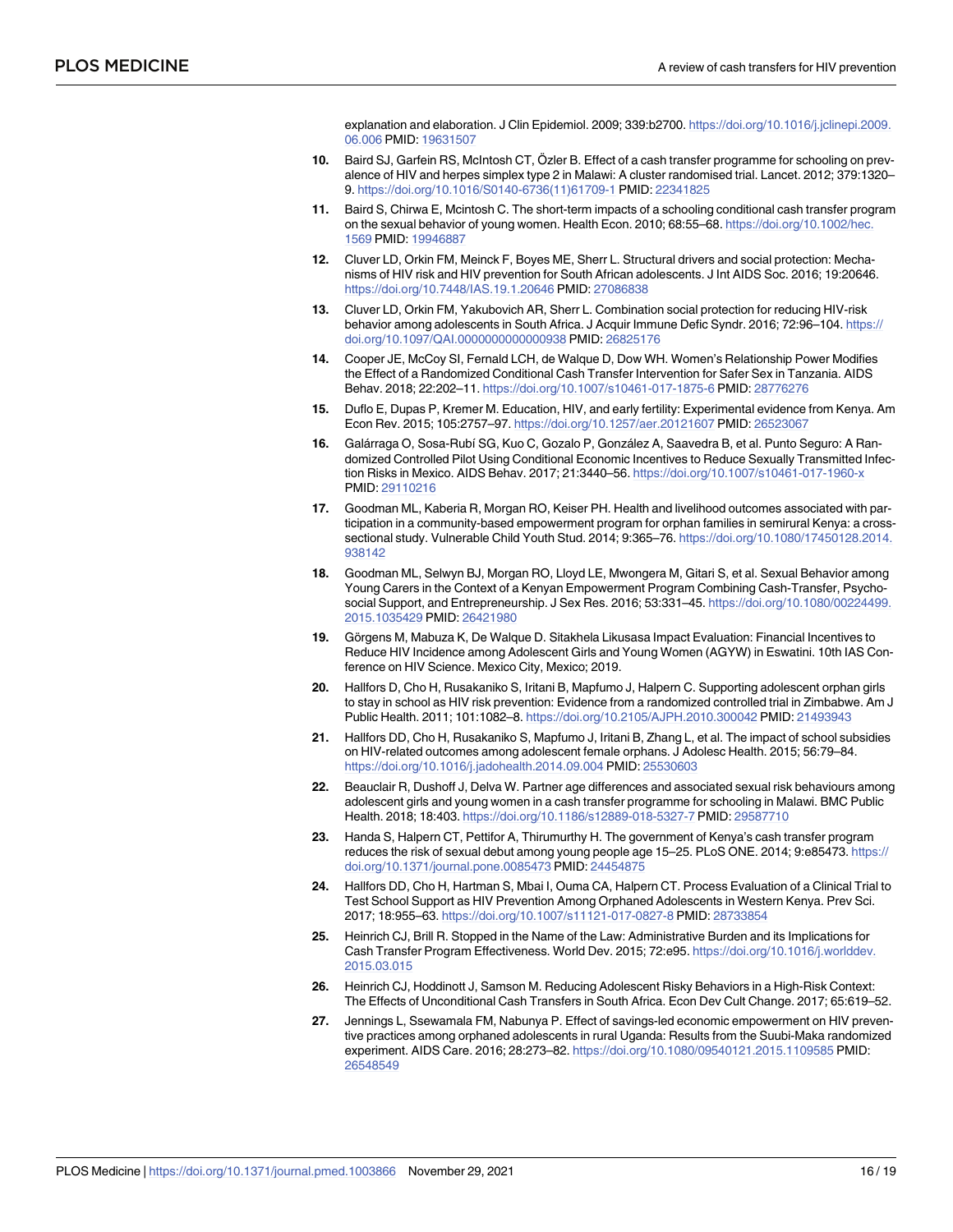- <span id="page-16-0"></span>**[28](#page-5-0).** Karim QA. Impact of conditional cash incentives on HSV-2 and HIV in rural high school students in South Africa. 8th IAS Conference on HIV Pathogenesis, Treatment & Prevention. Vancouver, Canada; 2015.
- **[29](#page-5-0).** Kohler HP, Thornton RL. Conditional cash transfers and HIV/AIDS prevention: unconditionally promising? World Bank Econ Rev. 2011; 26:165–90.
- **[30](#page-11-0).** Minnis AM, Vandommelen-Gonzalez E, Luecke E, Dow W, Bautista-Arredondo S, Padian NS. Yo Puedo—A Conditional Cash Transfer and Life Skills Intervention to Promote Adolescent Sexual Health: Results of a Randomized Feasibility Study in San Francisco. J Adolesc Health. 2014; 55:85–92. [https://](https://doi.org/10.1016/j.jadohealth.2013.12.007) [doi.org/10.1016/j.jadohealth.2013.12.007](https://doi.org/10.1016/j.jadohealth.2013.12.007) PMID: [24518532](http://www.ncbi.nlm.nih.gov/pubmed/24518532)
- **31.** Moscoe E, Agot K, Thirumurthy H. Effect of a Prize-Linked Savings Intervention on Savings and Healthy Behaviors Among Men in Kenya: A Randomized Clinical Trial. JAMA Netw Open. 2019; 2:e1911162. <https://doi.org/10.1001/jamanetworkopen.2019.11162> PMID: [31517964](http://www.ncbi.nlm.nih.gov/pubmed/31517964)
- **32.** Rosenberg M, Pettifor A, Thirumurthy H, Halpern CT, Handa S. The impact of a national poverty reduction program on the characteristics of sex partners among Kenyan adolescents. AIDS Behav. 2014; 18:311–6. <https://doi.org/10.1007/s10461-013-0487-z> PMID: [23612944](http://www.ncbi.nlm.nih.gov/pubmed/23612944)
- **[33](#page-5-0).** Nyqvist MB, Corno L, de Walque D, Svensson J. Incentivizing safer sexual behavior: Evidence from a lottery experiment on HIV prevention. Am Econ J Appl Econ. 2018; 10:287–314. [https://doi.org/10.](https://doi.org/10.1257/app.20160469) [1257/app.20160469](https://doi.org/10.1257/app.20160469)
- **34.** Schaefer R, Thomas R, Robertson L, Eaton JW, Mushati P, Nyamukapa C, et al. Spillover HIV prevention effects of a cash transfer trial in East Zimbabwe: evidence from a cluster-randomised trial and general-population survey. BMC Public Health. 2020; 20:1599. [https://doi.org/10.1186/s12889-020-09667-](https://doi.org/10.1186/s12889-020-09667-5) [5](https://doi.org/10.1186/s12889-020-09667-5) PMID: [33097016](http://www.ncbi.nlm.nih.gov/pubmed/33097016)
- **35.** Ssewamala FM, Han CK, Neilands TB, Ismayilova L, Sperber E. Effect of economic assets on sexual risk-taking intentions among orphaned adolescents in Uganda. Am J Public Health. 2010; 100:483–8. <https://doi.org/10.2105/AJPH.2008.158840> PMID: [20075323](http://www.ncbi.nlm.nih.gov/pubmed/20075323)
- **36.** Packel L. Who Changes How: Strategies and Motivation for Risk Reduction Behaviors in the Context of an Economic-based HIV Prevention Intervention in Tanzania. University of California, Berkeley. Berkeley, CA. 2010. Available from: [https://escholarship.org/search/?q=author%3A%22Packel%2CLaura%](https://escholarship.org/search/?q=author%3A%22Packel%2CLaura%22) [22](https://escholarship.org/search/?q=author%3A%22Packel%2CLaura%22).
- **[37](#page-5-0).** Pettifor A, MacPhail C, Hughes JP, Selin A, Wang J, Gómez-Olivé FX, et al. The effect of a conditional cash transfer on HIV incidence in young women in rural South Africa (HPTN 068): a phase 3, randomised controlled trial. Lancet Glob Health. 2016; 4:e978–88. [https://doi.org/10.1016/S2214-109X\(16\)](https://doi.org/10.1016/S2214-109X%2816%2930253-4) [30253-4](https://doi.org/10.1016/S2214-109X%2816%2930253-4) PMID: [27815148](http://www.ncbi.nlm.nih.gov/pubmed/27815148)
- **38.** Luseno W, Zhang L, Rusakaniko S, Cho H, Hallfors D. HIV infection and related risk behaviors: Does school support level the playing field between orphans and nonorphans in Zimbabwe? AIDS Care. 2015; 27:1191–5. <https://doi.org/10.1080/09540121.2015.1036726> PMID: [25930236](http://www.ncbi.nlm.nih.gov/pubmed/25930236)
- **39.** Mills EJ, Adhvaryu A, Jakiela P, Birungi J, Okoboi S, Chimulwa TNW, et al. Unconditional cash transfers for clinical and economic outcomes among HIV-affected Ugandan households. AIDS. 2018; 32:2023– 31. <https://doi.org/10.1097/QAD.0000000000001899> PMID: [29847330](http://www.ncbi.nlm.nih.gov/pubmed/29847330)
- **[40](#page-10-0).** Witte SS, Aira T, Tsai LC, Riedel M, Offringa R, Chang M, et al. Efficacy of a savings-led microfinance intervention to reduce sexual risk for HIV among women engaged in sex work: A randomized clinical trial. Am J Public Health. 2015; 105:e95–e102. <https://doi.org/10.2105/AJPH.2014.302291> PMID: [25602889](http://www.ncbi.nlm.nih.gov/pubmed/25602889)
- **[41](#page-10-0).** American Institutes for Research (AIR). Zambia's Multiple Category Targeting Grant: 36-Month Impact Report. Washington, DC; 2015. Available from: [https://transfer.cpc.unc.edu/wp-content/uploads/2015/](https://transfer.cpc.unc.edu/wp-content/uploads/2015/09/Zambia-MCTG-36-Mo-Report.pdf) [09/Zambia-MCTG-36-Mo-Report.pdf](https://transfer.cpc.unc.edu/wp-content/uploads/2015/09/Zambia-MCTG-36-Mo-Report.pdf)
- **42.** American Institutes for Research (AIR). 12-Month Impact Report for Zimbabwe's Harmonised Social Cash Transfer Programme. Washington DC; Available from: [https://transfer.cpc.unc.edu/tools/reports/](https://transfer.cpc.unc.edu/tools/reports/zimbabwe-reports/) [zimbabwe-reports/](https://transfer.cpc.unc.edu/tools/reports/zimbabwe-reports/).
- **[43](#page-11-0).** Baird S, McIntosh C, Ozler B. When the Money Runs Out: Do Cash Transfers Have Sustained Effects on Human Capital Accumulation? J Dev Econ. 2019; 140:169–85. Available from: [https://auth.lib.unc.](https://auth.lib.unc.edu/ezproxy_auth.php?url) [edu/ezproxy\\_auth.php?url](https://auth.lib.unc.edu/ezproxy_auth.php?url)[=http://search.ebscohost.com/login.aspx?direct=true&db=ecn&AN=](http://search.ebscohost.com/login.aspx?direct=true&db=ecn&AN=1780454&site=ehost-live&scope=site) [1780454&site=ehost-live&scope=site.](http://search.ebscohost.com/login.aspx?direct=true&db=ecn&AN=1780454&site=ehost-live&scope=site)
- **44.** Cho H, Hallfors DD, Mbai II, Itindi J, Milimo BW, Halpern CT, et al. Keeping adolescent orphans in school to prevent human immunodeficiency virus infection: Evidence from a randomized controlled trial in Kenya. J Adolesc Health. 2011; 48:523–6. <https://doi.org/10.1016/j.jadohealth.2010.08.007> PMID: [21501814](http://www.ncbi.nlm.nih.gov/pubmed/21501814)
- **[45](#page-11-0).** Department of Social Development, SASSA, UNICEF. The South African Child Support Grant Impact Assessment. Evid from a Surv Child Adolesc their households. Pretoria; 2012. Available from: [http://](http://www.unicef.org/southafrica/SAF_resources_csg2012s.pdf) [www.unicef.org/southafrica/SAF\\_resources\\_csg2012s.pdf.](http://www.unicef.org/southafrica/SAF_resources_csg2012s.pdf)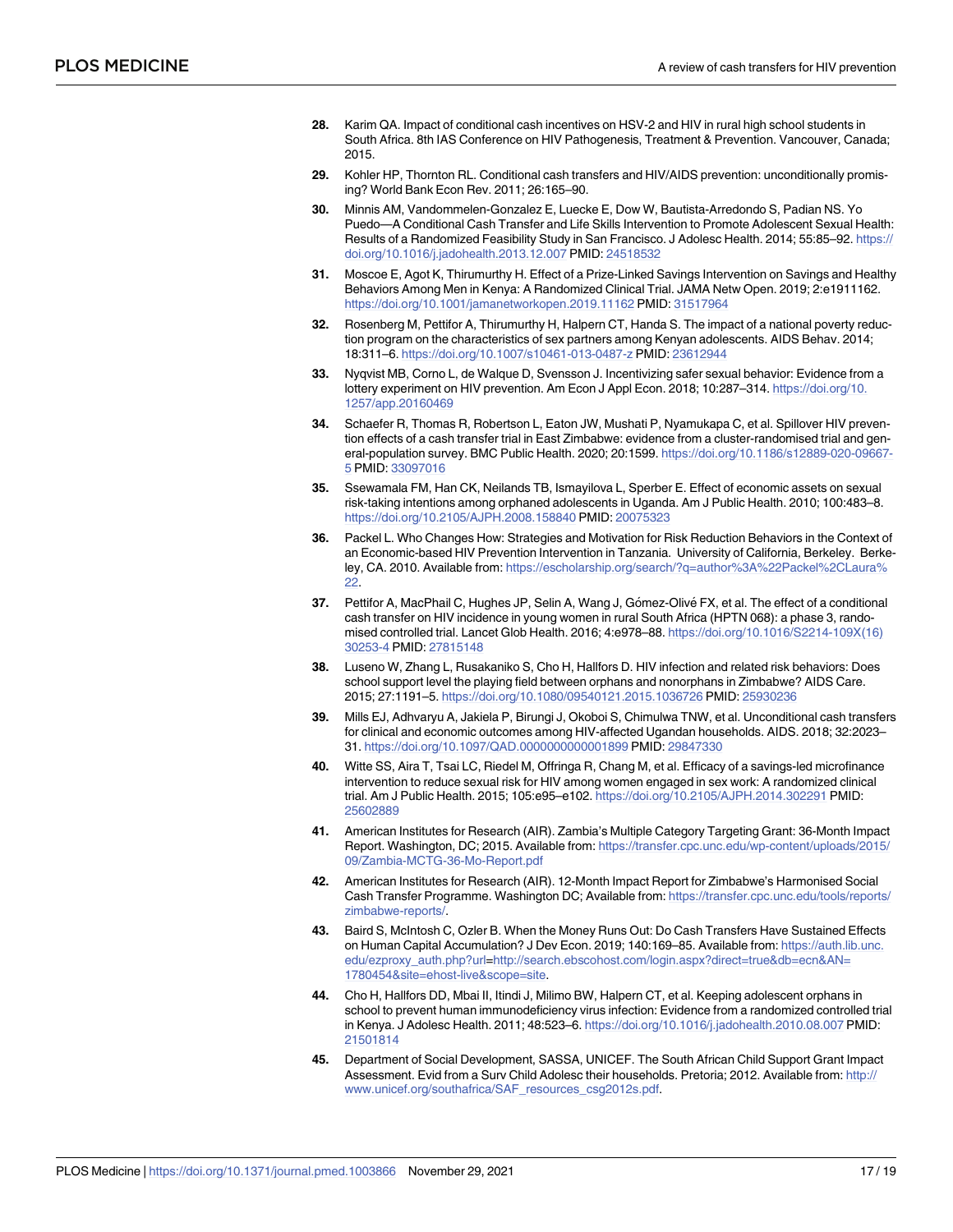- <span id="page-17-0"></span>**[46](#page-10-0).** Abdoulayi UNCS, Angeles G, Barrington C, Brugh K, Handa S, Molotsky A, et al. Malawi Social Cash Transfer Programme Endline Impact Evaluation Report 2016. Available from: [https://transfer.cpc.unc.](https://transfer.cpc.unc.edu/tools/reports/malawi-reports/) [edu/tools/reports/malawi-reports/.](https://transfer.cpc.unc.edu/tools/reports/malawi-reports/)
- **[47](#page-11-0).** Siaplay M. The Impact of Social Cash Transfers on Young Adults' Labor Force Participation, Schooling, and Sexual Behaviors in South Africa. Oklahoma State University. 2012. Available from: [https://](https://shareok.org/bitstream/handle/11244/6722/Department of Economics and Legal Studies_14.pdf?sequence=1) [shareok.org/bitstream/handle/11244/6722/Department](https://shareok.org/bitstream/handle/11244/6722/Department of Economics and Legal Studies_14.pdf?sequence=1) of Economics and Legal Studies\_14.pdf? [sequence=1.](https://shareok.org/bitstream/handle/11244/6722/Department of Economics and Legal Studies_14.pdf?sequence=1)
- **48.** Tanzania Cash Plus Evaluation Team. Tanzania Youth Study of the Productive Social Safety Net (PSSN) Impact Evaluation: Endline Report. Florence, Italy; 2018. Available: [https://transfer.cpc.unc.](https://transfer.cpc.unc.edu/tools/reports/tanzania-reports-2/) [edu/tools/reports/tanzania-reports-2/](https://transfer.cpc.unc.edu/tools/reports/tanzania-reports-2/)
- **[49](#page-11-0).** Zimbabwe Harmonised Social Cash Transfer Evaluation Team. Zimbabwe's Harmonised Social Cash Transfer Programme Endline Impact Evaluation Report 2018. Available from: [https://transfer.cpc.unc.](https://transfer.cpc.unc.edu/wp-content/uploads/2020/05/HSCT-Endline-Report_Final-v2.pdf) [edu/wp-content/uploads/2020/05/HSCT-Endline-Report\\_Final-v2.pdf.](https://transfer.cpc.unc.edu/wp-content/uploads/2020/05/HSCT-Endline-Report_Final-v2.pdf)
- **50.** Gala´rraga O, Gertler PJ. Conditional Cash & Adolescent Risk Behaviors: Evidence from Urban Mexico 2019. Available from: <http://citeseerx.ist.psu.edu/viewdoc/summary?doi=10.1.1.212.4503>.
- **51.** Cho H, Catherine Ryberg R, Hwang K, Pearce LD, Iritani BJ. A School Support Intervention and Educational Outcomes Among Orphaned Adolescents: Results of a Cluster Randomized Controlled Trial in Kenya. Prev Sci. 2017; 18:943–54. <https://doi.org/10.1007/s11121-017-0817-x> PMID: [28681197](http://www.ncbi.nlm.nih.gov/pubmed/28681197)
- **[52](#page-7-0).** Cho H, Mbai I, Luseno WK, Hobbs M, Halpern C, Hallfors DD. School Support as Structural HIV Prevention for Adolescent Orphans in Western Kenya. J Adolesc Health. 2018; 62:44–51. [https://doi.org/10.](https://doi.org/10.1016/j.jadohealth.2017.07.015) [1016/j.jadohealth.2017.07.015](https://doi.org/10.1016/j.jadohealth.2017.07.015) PMID: [29107569](http://www.ncbi.nlm.nih.gov/pubmed/29107569)
- **[53](#page-10-0).** Cluver L, Boyes M, Orkin M, Pantelic M, Molwena T, Sherr L. Child-focused state cash transfers and adolescent risk of HIV infection in South Africa: A propensity-score-matched case-control study. Lancet Glob Health 2013; 1:e362–70. [https://doi.org/10.1016/S2214-109X\(13\)70115-3](https://doi.org/10.1016/S2214-109X%2813%2970115-3) PMID: [25104601](http://www.ncbi.nlm.nih.gov/pubmed/25104601)
- **[54](#page-11-0).** Cluver LD, Orkin FM, Boyes ME, Sherr L. Cash plus care: social protection cumulatively mitigates HIVrisk behaviour among adolescents in South Africa. AIDS. 2014; 28:S389–97. [https://doi.org/10.1097/](https://doi.org/10.1097/QAD.0000000000000340) [QAD.0000000000000340](https://doi.org/10.1097/QAD.0000000000000340) PMID: [24991912](http://www.ncbi.nlm.nih.gov/pubmed/24991912)
- **[55](#page-4-0).** Cluver LD, Orkin FM, Meinck F, Boyes ME, Yakubovich AR, Sherr L. Can social protection improve sustainable development goals for adolescent health? PLoS ONE. 2016; 11:e0164808. [https://doi.org/10.](https://doi.org/10.1371/journal.pone.0164808) [1371/journal.pone.0164808](https://doi.org/10.1371/journal.pone.0164808) PMID: [27749932](http://www.ncbi.nlm.nih.gov/pubmed/27749932)
- **[56](#page-5-0).** Gorgens M, Longosz AF, Ketende S, Nkambule M, Dlamini T, Mabuza M, et al. Evaluating the effectiveness of incentives to improve HIV prevention outcomes for young females in Eswatini: Sitakhela Likusasa impact evaluation protocol and baseline results. BMC Public Health. 2020; 20:1591. [https://doi.](https://doi.org/10.1186/s12889-020-09680-8) [org/10.1186/s12889-020-09680-8](https://doi.org/10.1186/s12889-020-09680-8) PMID: [33092558](http://www.ncbi.nlm.nih.gov/pubmed/33092558)
- **[57](#page-7-0).** De Walque D, Dow WH, Nathan R, Abdul R, Abilahi F, Gong E, et al. Incentivising safe sex: A randomised trial of conditional cash transfers for HIV and sexually transmitted infection prevention in rural Tanzania. BMJ Open. 2012; 2:e000747. <https://doi.org/10.1136/bmjopen-2011-000747> PMID: [22318666](http://www.ncbi.nlm.nih.gov/pubmed/22318666)
- **[58](#page-11-0).** UNAIDS. Fast-tracking Combination Prevention: Towards Reducing New HIV Infections to Fewer than 500,000 by 2020. Geneva; 2015. Available from: [http://www.unaids.org/en/resources/documents/2015/](http://www.unaids.org/en/resources/documents/2015/20151019_JC2766_Fast_tracking_combination_prevention%0A%0A) [20151019\\_JC2766\\_Fast\\_tracking\\_combination\\_prevention%0A%0A.](http://www.unaids.org/en/resources/documents/2015/20151019_JC2766_Fast_tracking_combination_prevention%0A%0A)
- **[59](#page-11-0).** Austrian K, Soler-Hampejsek E, Mumah J, Kangwana B, Wado Y, Abuya B, et al. Adolescent Girls Initiative-Kenya: Midline Results Report. Nairobi, Kenya; 2018. Available from: [https://](https://knowledgecommons.popcouncil.org/cgi/viewcontent.cgi?article=2039&context=departments_sbsr-pgy) [knowledgecommons.popcouncil.org/cgi/viewcontent.cgi?article=2039&context=departments\\_sbsr-pgy](https://knowledgecommons.popcouncil.org/cgi/viewcontent.cgi?article=2039&context=departments_sbsr-pgy)
- **60.** Birdthistle I, Schaffnit SB, Kwaro D, Shahmanesh M, Ziraba A, Kabiru CW, et al. Evaluating the impact of the DREAMS partnership to reduce HIV incidence among adolescent girls and young women in four settings: A study protocol. BMC Public Health. 2018; 1:912. <https://doi.org/10.1186/s12889-018-5789-7> PMID: [30045711](http://www.ncbi.nlm.nih.gov/pubmed/30045711)
- **61.** Women of Worth Baseline Data–Preliminary Analysis. South Africa; 2017. Available from: [https://](https://desmondtutuhealthfoundation.org.za/admin-dthf/news/women-of-worth-woolworths-story/#:~:text=The Desmond Tutu HIV Foundation,clinics and HIV education programs) [desmondtutuhealthfoundation.org.za/admin-dthf/news/women-of-worth-woolworths-story/#:~:text=The](https://desmondtutuhealthfoundation.org.za/admin-dthf/news/women-of-worth-woolworths-story/#:~:text=The Desmond Tutu HIV Foundation,clinics and HIV education programs) Desmond Tutu HIV [Foundation,clinics](https://desmondtutuhealthfoundation.org.za/admin-dthf/news/women-of-worth-woolworths-story/#:~:text=The Desmond Tutu HIV Foundation,clinics and HIV education programs) and HIV education programs.
- **62.** Clark S, Paul M, Aryeetey R, Marquis G. An assets-based approach to promoting girls' financial literacy, savings, and education. J Adolesc. 2018; 68. <https://doi.org/10.1016/j.adolescence.2018.07.010> PMID: [30071449](http://www.ncbi.nlm.nih.gov/pubmed/30071449)
- **63.** Human Sciences Research Council. Evaluating an Incentivised Behaviour Change Intervention for Young Women, Aged 19–24 Years in King Cetshwayo Distric 2018. Available from: [https://www.da-ra.](https://www.da-ra.de/dara/study/web_show?res_id=738513&lang=en&mdlang=en&detail=true) [de/dara/study/web\\_show?res\\_id=738513&lang=en&mdlang=en&detail=true.](https://www.da-ra.de/dara/study/web_show?res_id=738513&lang=en&mdlang=en&detail=true)
- **[64](#page-11-0).** McCrimmon T, Witte S, Mergenova G, Terlikbayeva A, Primbetova S, Kuskulov A, et al. Microfinance for women at high risk for HIV in Kazakhstan: Study protocol for a cluster-randomized controlled trial. Trials. 2018; 19:187. <https://doi.org/10.1186/s13063-018-2566-y> PMID: [29558982](http://www.ncbi.nlm.nih.gov/pubmed/29558982)